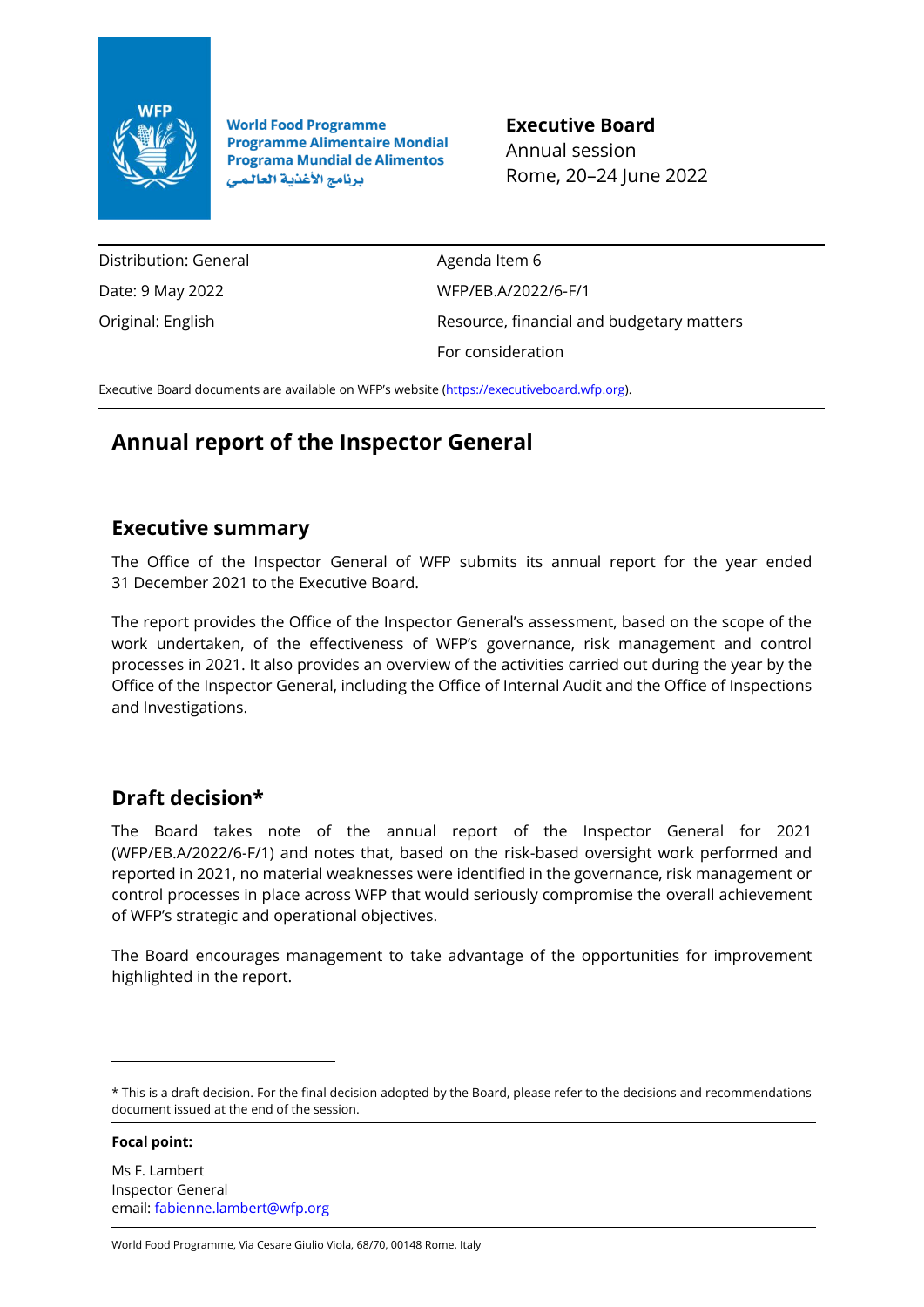## **Assurance statement**

- 1. This opinion is based on the Office of the Inspector General's assurance work (internal audits and follow-up reviews, advisory services and proactive integrity reviews (PIRs)) for which fieldwork was completed between 1 January and 31 December 2021. All assurance work was conducted in accordance with the Institute of Internal Auditors' *International Standards for the Professional Practice of Internal Auditing* and the Office of the Inspector General's Charter.
- 2. **Basis of the opinion**: To formulate this opinion, other sources of evidence were considered as appropriate, e.g.: work conducted by the External Auditor and the United Nations Joint Inspection Unit in 2021; the implementation status of internal audit agreed actions as of 31 December 2021; and any systemic issues noted in investigations completed in 2021. The Office of the Inspector General relies in part on management to advise it of significant known failures of internal control systems, fraudulent activities, and known weaknesses that would allow fraudulent activities or significant losses to occur, or that would substantially impede the efficient and effective use of resources. The assurance work conducted by the Office of the Inspector General is risk-based and provides, in our view, reasonable support for this assurance opinion within the inherent limitations of the assurance process.
- 3. **Risk-based workplan and exclusions**: The annual assurance workplan does not include engagements for every WFP business process, entity or organizational unit. Instead, assurance services are selected based on an analysis of material risks to WFP's objectives. The workplan is not designed to provide a comprehensive opinion on the governance, risk management and control processes for the overall global programme or all WFP processes that support WFP's strategic, financial, operational and compliance objectives.
- 4. **Inherent limitations**: The inherent limitations in any governance, risk management or control process mean that errors or irregularities may occur and not be detected. Additional matters could have been identified that may have changed opinions had additional audit work been performed. Projections of any assessment of these processes to future periods are subject to the risk that processes may become inadequate because of changes in conditions, management override or deterioration in the degree of compliance with policies and procedures. As identified later in this report, travel restrictions and lockdown measures in Italy and other countries due to the COVID-19 pandemic resulted in limited coverage of some field operations.

The Office of the Inspector General's annual assurance opinion provides assurance that, based on the risk-based oversight activities performed in 2021, no material weaknesses were identified in the governance, risk management or control processes that would seriously compromise the overall achievement of WFP's strategic and operational objectives.

Notwithstanding the above, this assurance opinion has identified governance, risk management and control practices that require attention and improvement. Details of key issues identified during 2021 are discussed paragraphs 28–[46.](#page-7-0) The practices requiring improvement do not rise to a level of institutional significance that would seriously compromise the achievement of WFP's overall objectives.

In view of the change of Inspector General in 2021, both the acting Inspector General (March to September 2021) and the incoming Inspector General (from September 2021) agreed on the opinion.

**Fabienne Lambert, Inspector General**

**April 2022**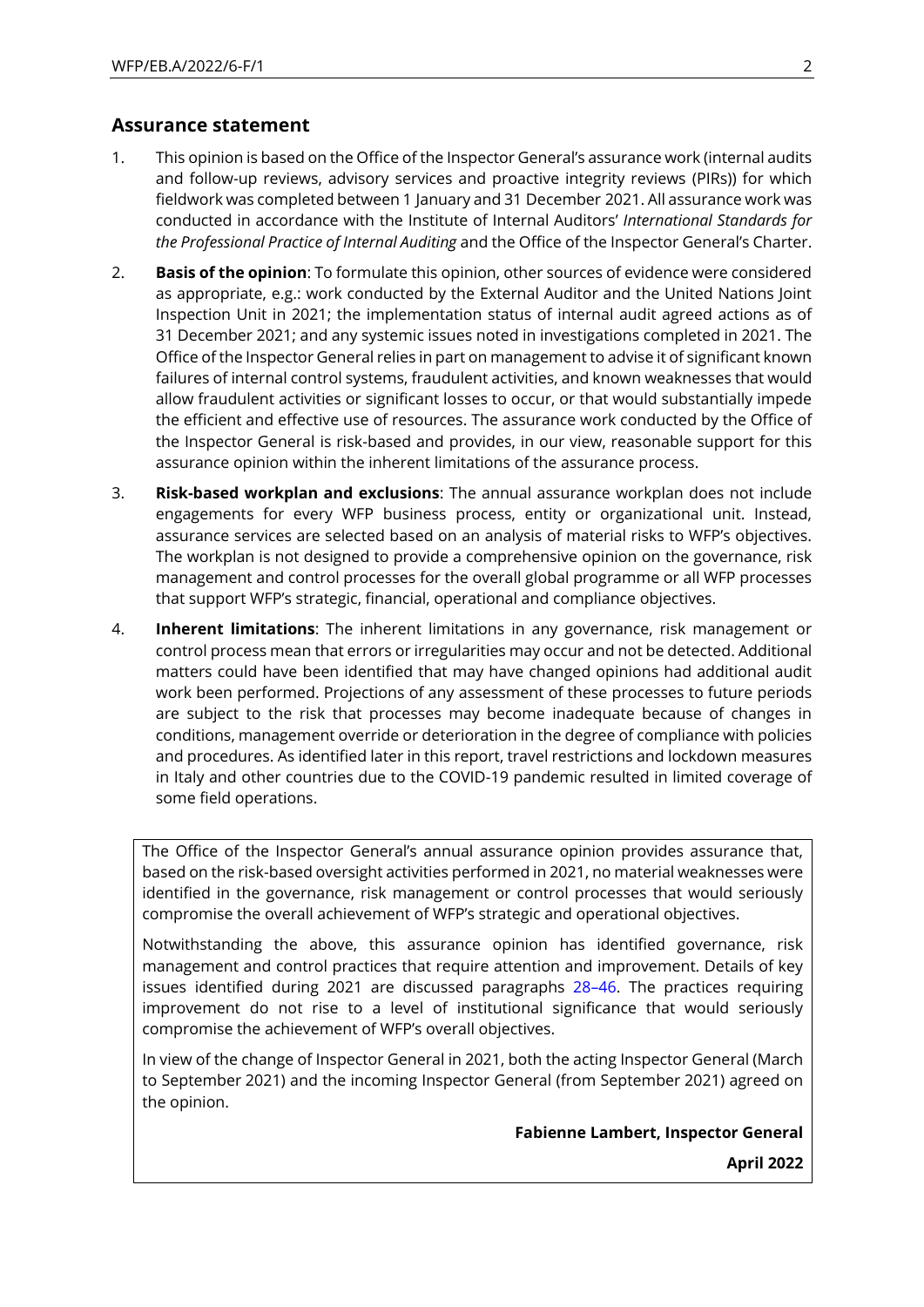## **Overview of the Office of the Inspector General**

#### **Mandate and operations**

- 5. The Office of the Inspector General (OIG) operates under a [charter](https://docs.wfp.org/api/documents/WFP-0000108551/download/) that was revised and approved by the Executive Board in November 2019.
- 6. The mission of OIG is to provide WFP's stakeholders with assurance on the adequacy and effectiveness of WFP's governance, risk management and control processes aimed at detecting and deterring fraud, waste and abuse through the conduct of independent and objective oversight activities; to conduct inspections and investigations of allegations of wrongdoing and misconduct; and to facilitate the adoption and implementation of United Nations, humanitarian agency and private-sector best practices related to assurance and oversight.
- 7. OIG comprises two units: the Office of Internal Audit (OIGA) and the Office of Inspections and Investigations (OIGI).
- 8. OIG is responsible for providing the Executive Director with an annual assurance opinion on the adequacy and effectiveness of governance, risk management and control processes in achieving WFP's objectives, and an annual report of OIG activities, including a summary of significant oversight findings resulting from OIG's assurance work, the implementation status of recommendations, and confirmation of the organizational independence of OIG activities.
- 9. OIG submits all of its reports to the Executive Director. The [disclosure policy](https://executiveboard.wfp.org/document_download/WFP-0000127459) approved by the Executive Board in June 2021 prescribes the public disclosure of internal audit reports on a public website with some exceptions, and defines those reports not publicly disclosed.

#### **Statement of independence and standards**

- 10. OIG hereby confirms to the Executive Board its organizational independence. There was no management interference in work planning or reporting; no resourcing constraints or other issues affected the independence of OIG's activities and the assurance opinion.
- 11. For its assurance activities, OIGA conducts its work in accordance with the Institute of Internal Auditors (IIA) International Standards for the Professional Practice of Internal Auditing<sup>1</sup>, and with OIGA internal audit policies, standards and guidelines. An external quality assessment of the internal audit function is required every five years and the latest was completed at the end of 2021. It confirmed that the internal audit function "generally conforms" to all IIA professional standards and assessed OIGA's maturity as proficient (4.5 out of a maximum of 6).

#### **Activities in 2021**

12. The services provided by OIG in 2021 are summarized below. The audit universe used to develop the annual assurance plan covers all WFP systems, processes, operations and activities; however, the assurance opinion is limited to the work performed by OIG during 2021.

<sup>1</sup> Adopted by the representatives of the Internal Audit Services of the United Nations system organizations in June 2002.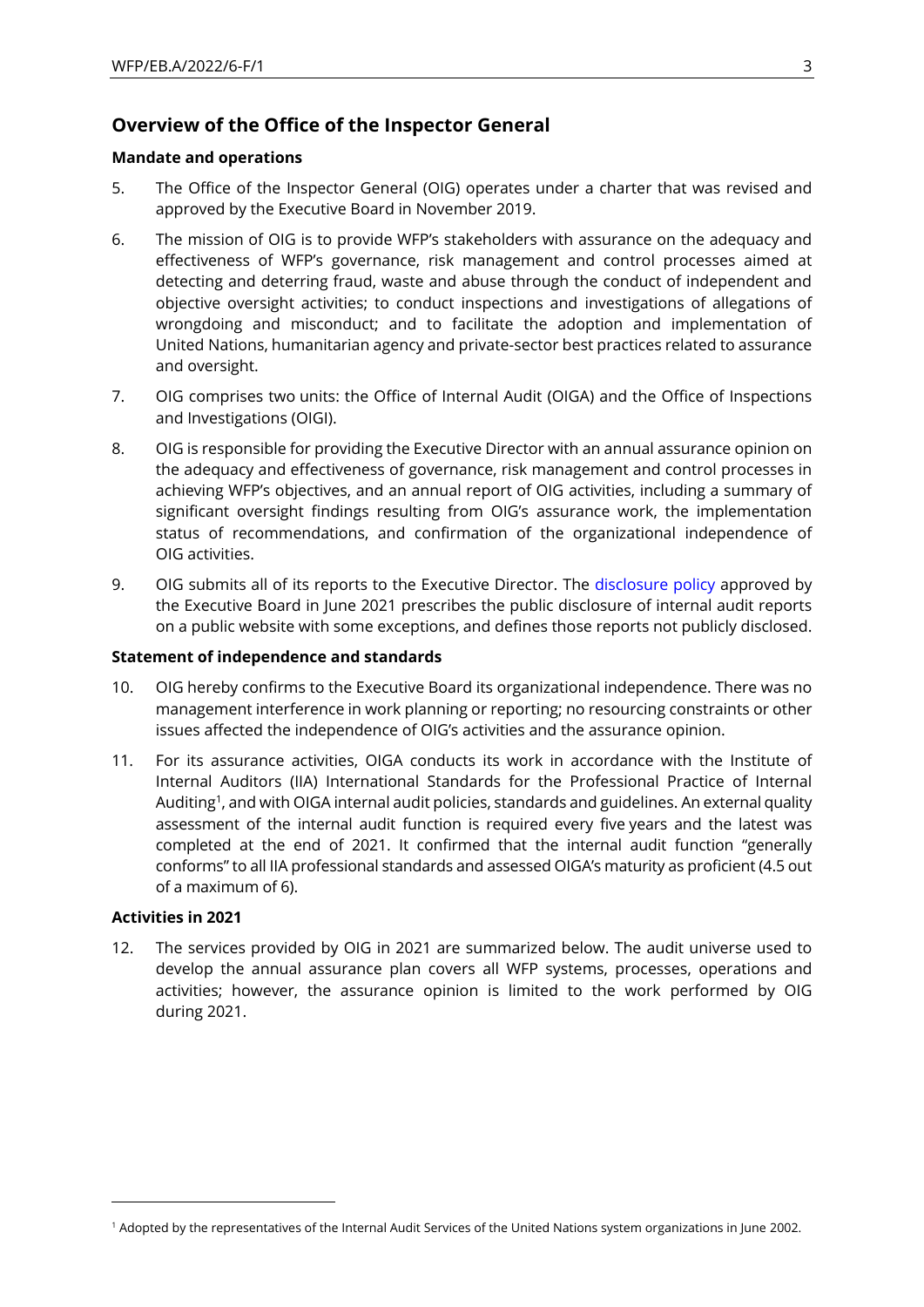|      | TABLE 1: OIG ACTIVITIES - OVERVIEW 2018-2021*                  |                                                    |                      |                |                       |                       |  |  |  |
|------|----------------------------------------------------------------|----------------------------------------------------|----------------------|----------------|-----------------------|-----------------------|--|--|--|
| Year | <b>Internal audits</b><br><b>Investigations</b><br><b>PIRS</b> |                                                    | Inspections**        |                |                       |                       |  |  |  |
|      | <b>Issued reports</b>                                          | <b>Advisory and</b><br>other ad-hoc<br>services*** | Completed<br>reports | <b>Handled</b> | Of which<br>concluded | <b>Issued reports</b> |  |  |  |
| 2017 | 18                                                             | 5                                                  | 4                    | 55             | 40                    | 0                     |  |  |  |
| 2018 | 20                                                             | 2                                                  | 5                    | 100            | 53                    | 3                     |  |  |  |
| 2019 | 22                                                             | 3                                                  |                      | 174            | 80                    | 0                     |  |  |  |
| 2020 | 13                                                             | 16                                                 | 2                    | 300            | 92                    |                       |  |  |  |
| 2021 | 22                                                             | 10                                                 |                      | 397            | 112                   | 0                     |  |  |  |

\* While all internal audit fieldwork was completed in 2021, reports on assignments started later in 2021 may be issued in 2022.

\*\* Inspection reports were considered in the annual assurance opinion in the year in which fieldwork was completed, rather than the year of report issuance. One inspection report completed in 2019 was issued in 2020 and was not considered for the 2020 annual assurance opinion.

\*\*\* Details in annex I, sections B and D.

#### **Resources**

13. The OIG budget increased by USD 1.3 million, from USD 13.3 million in 2020 to USD 14.6 million in 2021, primarily for OIGI to support the continuing increase in allegations received. Total budget savings (actual expenditure minus allocation) for 2021 amounted to USD 0.99 million.

| <b>TABLE 2: OIG BUDGET (USD thousand)</b>                                      |                                               |       |      |        |        |             |      |              |
|--------------------------------------------------------------------------------|-----------------------------------------------|-------|------|--------|--------|-------------|------|--------------|
|                                                                                | 2021<br>2020                                  |       |      |        |        |             |      |              |
|                                                                                | $OIG*$<br><b>OIGI</b><br>Total<br><b>OIGA</b> |       |      |        | $OIG*$ | <b>OIGA</b> | OIGI | <b>Total</b> |
| <b>Budget allocation</b>                                                       | 829                                           | 7 040 | 5435 | 13 304 | 805    | 6982        | 6836 | 14 623       |
| 749<br>Actual expenditures<br>663<br>5833<br>4 9 9 4<br>6458<br>11 490<br>6422 |                                               |       |      |        |        | 13 629      |      |              |

\* Includes Inspector General, front office and administration supporting OIG, OIGA and OIGI.

14. The number of budgeted staff positions increased from 59 in 2020 to 63 in 2021 with four additional investigators in OIGI to handle the increasing caseload. On 31 December 2021, 53 of the 63 positions were filled and the recruitment of several of the 10 vacant OIGA and OIGI positions were nearing completion. In 2021, consultants were extensively used to compensate for vacancies and increase capacity.

| <b>TABLE 3: BUDGETED STAFF POSTS</b>                  |        |             |             |       |        |             |             |              |
|-------------------------------------------------------|--------|-------------|-------------|-------|--------|-------------|-------------|--------------|
|                                                       |        | 2020        |             |       |        | 2021        |             |              |
|                                                       | $OIG*$ | <b>OIGA</b> | <b>OIGI</b> | Total | $OIG*$ | <b>OIGA</b> | <b>OIGI</b> | <b>Total</b> |
| Professional and above                                |        | 28          | 21          | 50    |        | 28          | 25          | 54           |
| General service<br>5<br>2<br>2<br>5<br>9<br>2         |        |             |             |       | 2      | 9           |             |              |
| <b>Budget</b><br>59<br>30<br>27<br>6<br>30<br>23<br>6 |        |             |             |       |        | 63          |             |              |

\* Includes Inspector General, front office and administration supporting OIG, OIGA and OIGI.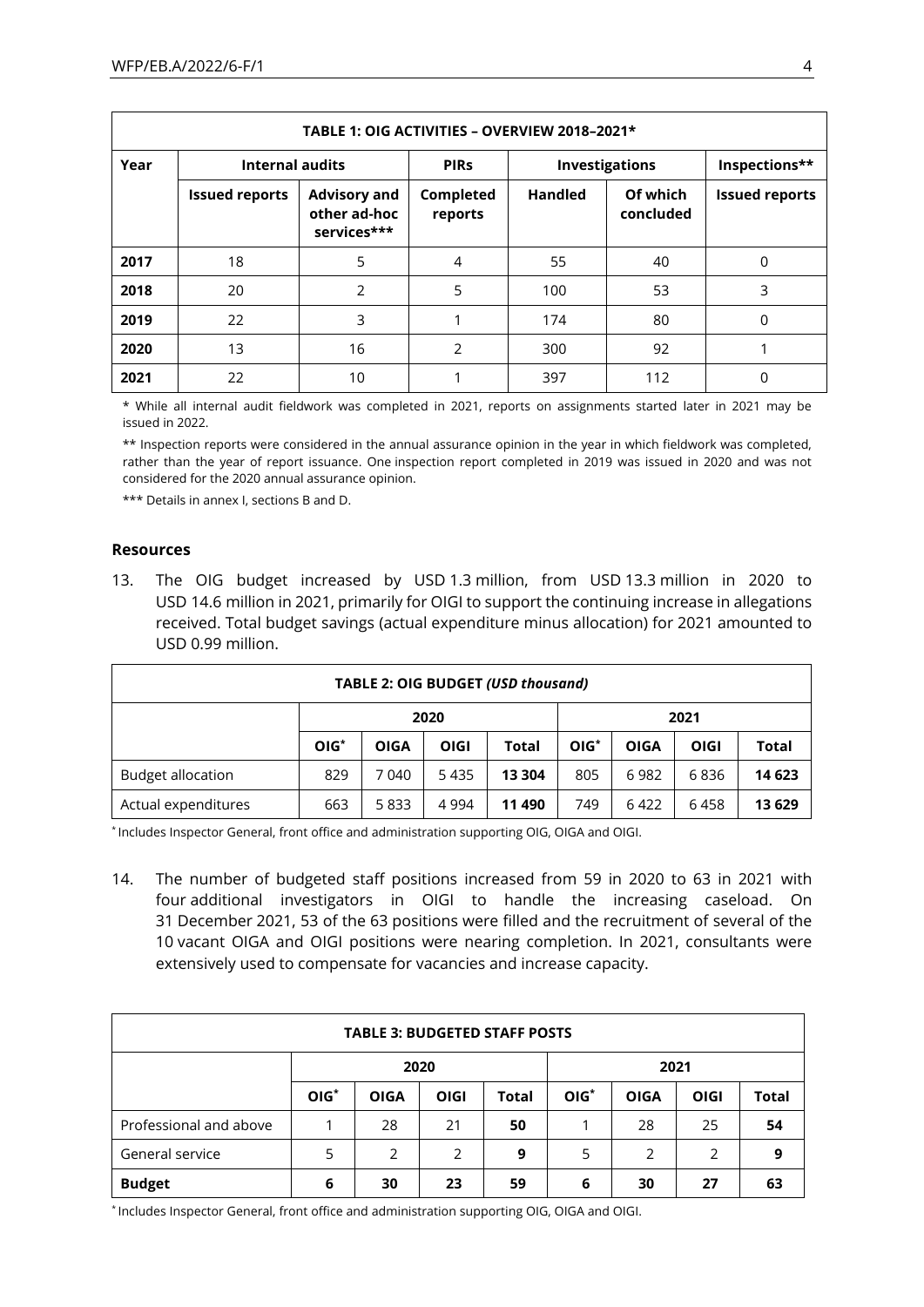15. As of the end of 2021, OIG's professional team is gender-balanced (with 53 percent women and 47 percent men) and diverse (comprising 25 different nationalities and 23 languages). All OIGA professional staff in position have relevant professional certifications (Certified Internal Auditor, Certified Public Accountant or Chartered Accountant), and specific certifications (Certified Fraud Examiner, Certified Information Systems Auditor, Certification in Cybersecurity Audit, Certification in Control Self-Assessment, and Certification in Risk Management Assurance). Auditors have prior experience at international auditing firms, often with additional experience with another United Nations entity or humanitarian organization. Investigators have a law enforcement, investigatory or legal background, some having also accounting or auditing certifications and experience.

## **Overview of activities of the Office of Internal Audit**

#### **Internal audit and advisory services**

- 16. Internal auditing is an independent, objective assurance and consulting activity designed to add value and improve an organization's operations. OIGA helps WFP accomplish its objectives by bringing a systematic, disciplined approach to evaluating and improving the effectiveness of governance, risk management and control processes. As part of OIG's process for providing assurance to the Executive Director and stakeholders, OIGA examines and evaluates the adequacy and effectiveness of WFP's governance, risk management and control processes overall and the performance of WFP units in delivering on their assigned responsibilities. This assurance work is provided through the performance of internal audits, PIRs, special purpose reviews and consultation in the form of advisory services.
- 17. PIRs are structured examinations performed to identify and test preventive and detective anti-fraud controls designed to limit exposure to fraud risk. Building on OIGA's analytical capacity, PIRs provide management with assurance on the effectiveness of fraud prevention and detection controls, complementing OIGI's investigative work by addressing the root causes of fraud and corruption.
- 18. Special purpose reviews of contractual arrangements between WFP and its contracted parties are based on the exercise of audit clauses included in the relevant contracts.

#### **Results of the risk-based assurance plan**

- 19. OIGA's assurance workplan is designed to focus on the most significant risks applying to WFP's risk universe. It is approved by the Executive Director after consultation with senior management and the Executive Board and review by the Independent Oversight Advisory Committee. Changes to the work plan in the course of 2021 were also approved by the Executive Director.
- 20. As required by IIA standards, a documented risk assessment of WFP's risk universe determines the priorities of internal audit activity, consistent with the organization's goals. The assessment includes specific consideration of fraud risks, which drives the identification of topics for PIRs. OIGA ranked all WFP auditable entities by assessing identified risks according to their impact on WFP operations and the probability of each risk occurring. OIGA obtained input and feedback from major stakeholders (regional directors, divisional directors, and members of the leadership group) on strategic risks and key organizational developments and made adjustments accordingly.

#### **Scope of assurance work in 2021**

21. The 2021 assurance workplan intentionally provided a stronger focus on field operations than has historically been the case. This was in consideration of the limited scope and assurance both second and third lines provided in 2020 due to limitations imposed by the COVID-19 pandemic. Altogether 16 country operations were audited, representing USD 2.9 billion or 34 percent of WFP's total field expenditure. The country offices audited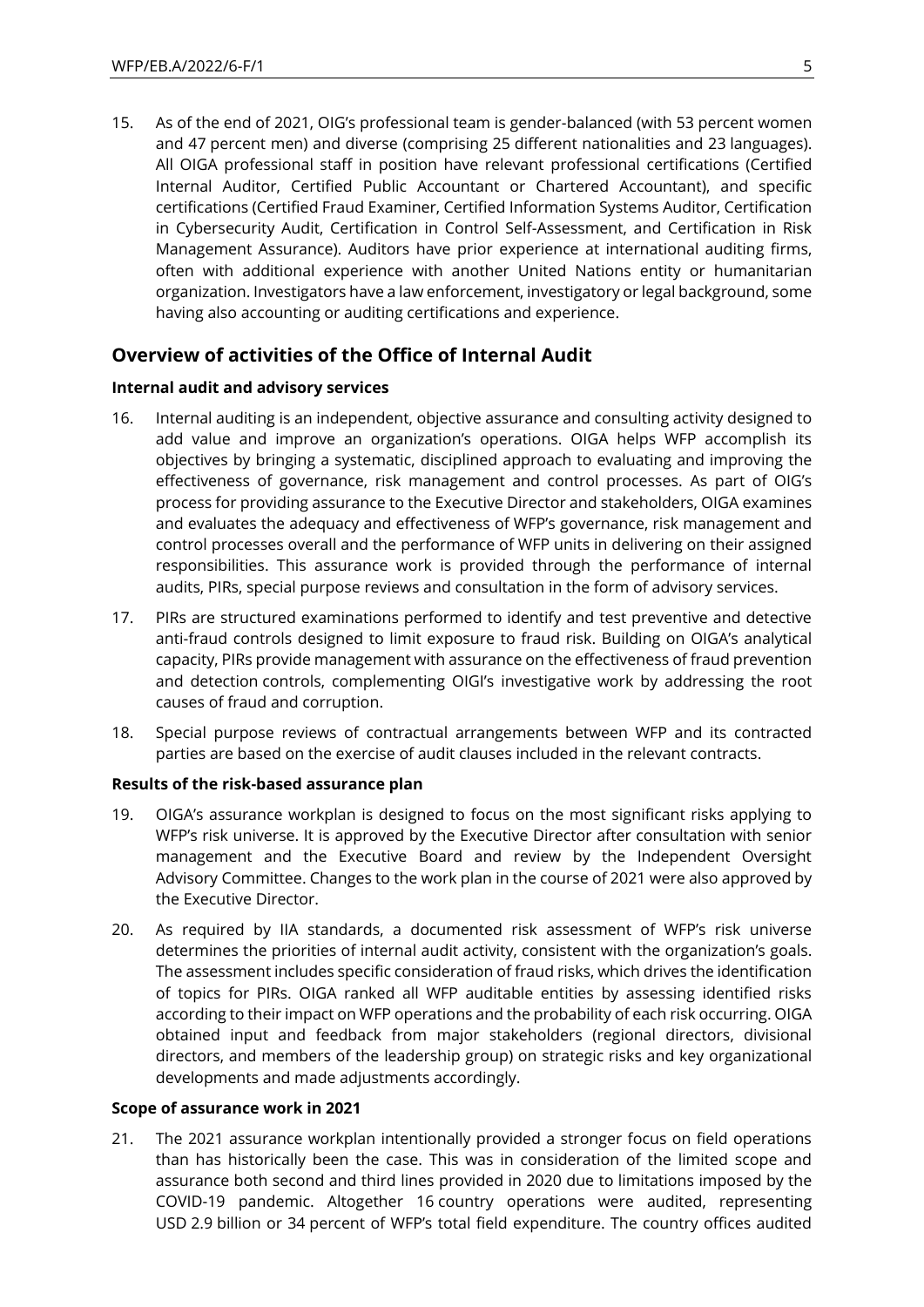represent 7 of the 16 high-risk field operations identified in the workplan's initial risk assessment.

- 22. OIGA maintained its coverage of several core corporate activities with a focus on supply chain (procurement of goods and services, shipping, commodities management, corridor management), governance (ethics and risk management) and staff reassignment. Systematic coverage of beneficiary management and cash-based transfer processes in-country provided extended coverage of the two high-risk areas at corporate level. Coverage of information technology assessed innovation, blockchain technology, and the recent upgrades to WINGS (WFP's enterprise resource planning).
- 23. OIGA's coverage of field operations and corporate activities provides assurance on 43 percent of WFP's expenditure in 2021. Annex I provides further details of the Office of the Inspector General's work considered in the 2021 assurance opinion. OIGA also relies on management to advise on significant known failures of internal control systems, fraudulent activities and known weaknesses that would allow fraud or significant losses to occur, or that would substantially impede the efficient and effective use of resources. Management advises the office of known significant failures when an audit is initiated. OIGA engages regularly with the Office of Evaluation and the External Auditor, through mapping of respective coverage for example, to ensure complementarities, synergies and efficiencies of WFP's independent oversight.
- 24. Additional information and coverage originated from special purpose and ad-hoc reviews as well as several investigation reports providing insights into areas of exposure to fraud and/or corrupt practices; work conducted by the External Auditor and the United Nations Joint Inspection Unit in 2021; and the implementation status of internal audit agreed actions as at 31 December 2021.

#### **Summary of 2021 audit engagement ratings**

- 25. For internal audits of field offices and functions, OIGA assigns an overall audit rating based on its overall assessment of the relevant governance, risk management and control processes. The rating system is harmonized with the ratings used by other United Nations entities.
- 26. The audit reports in 2021 show a clear positive trend with four satisfactory audits and 10 entities requiring some improvement – more than two thirds of the rated assignments. Details are included in the table and figures below.
- 27. In the case of the one unsatisfactory rating, breakdown of management supervision and controls was pervasive. Structural issues and operational challenges were driven by a difficult environment in Mali. However, significant control gaps and weaknesses were identified, which could not be explained in all cases by reference to contextual issues, and which were attributable in part to both poor risk management processes and a lack of compliance with corporate requirements. The country office suffered from staff shortages and high turnover, impacting continuity and efforts to build capacity, and partially explaining the gaps and weaknesses – a recurrent concern in many operations where protracted vacancies, including at management level, and insufficient staff capacity are often the root cause and severely hamper the quality and integrity of WFP's operations.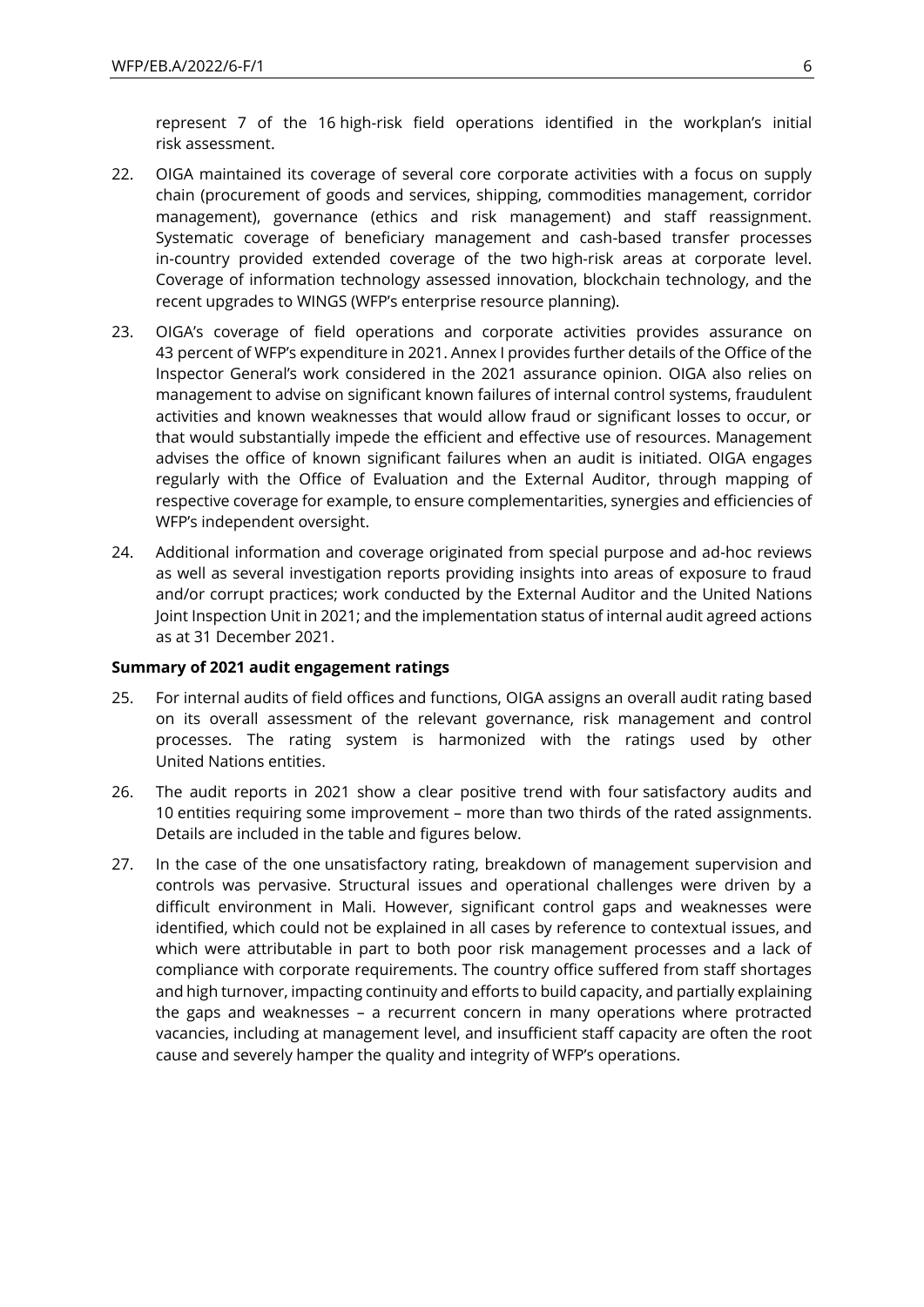| TABLE 4: DISTRIBUTION OF AUDIT CONCLUSIONS BY TYPE - 2021 |                                  |              |                               |                                |                       |  |  |
|-----------------------------------------------------------|----------------------------------|--------------|-------------------------------|--------------------------------|-----------------------|--|--|
| <b>Audited area</b>                                       | Number of<br>audits <sup>*</sup> | Satisfactory | Some<br>improvement<br>needed | Major<br>improvement<br>needed | <b>Unsatisfactory</b> |  |  |
| Country office audits                                     | 15                               |              | 8                             | 5                              |                       |  |  |
| Thematic/headquarters<br>audits                           | 4                                | 2            | $\mathcal{P}$                 |                                |                       |  |  |
| Information technology<br>audits                          |                                  |              |                               |                                |                       |  |  |
| <b>Total</b>                                              | 20                               | 4            | 10                            | 5                              |                       |  |  |
|                                                           | 100%                             | 20%          | 50%                           | 25%                            | 5%                    |  |  |

\* Excludes reports without ratings.



## **Figure 1: Overview of oversight report ratings 2018–2021**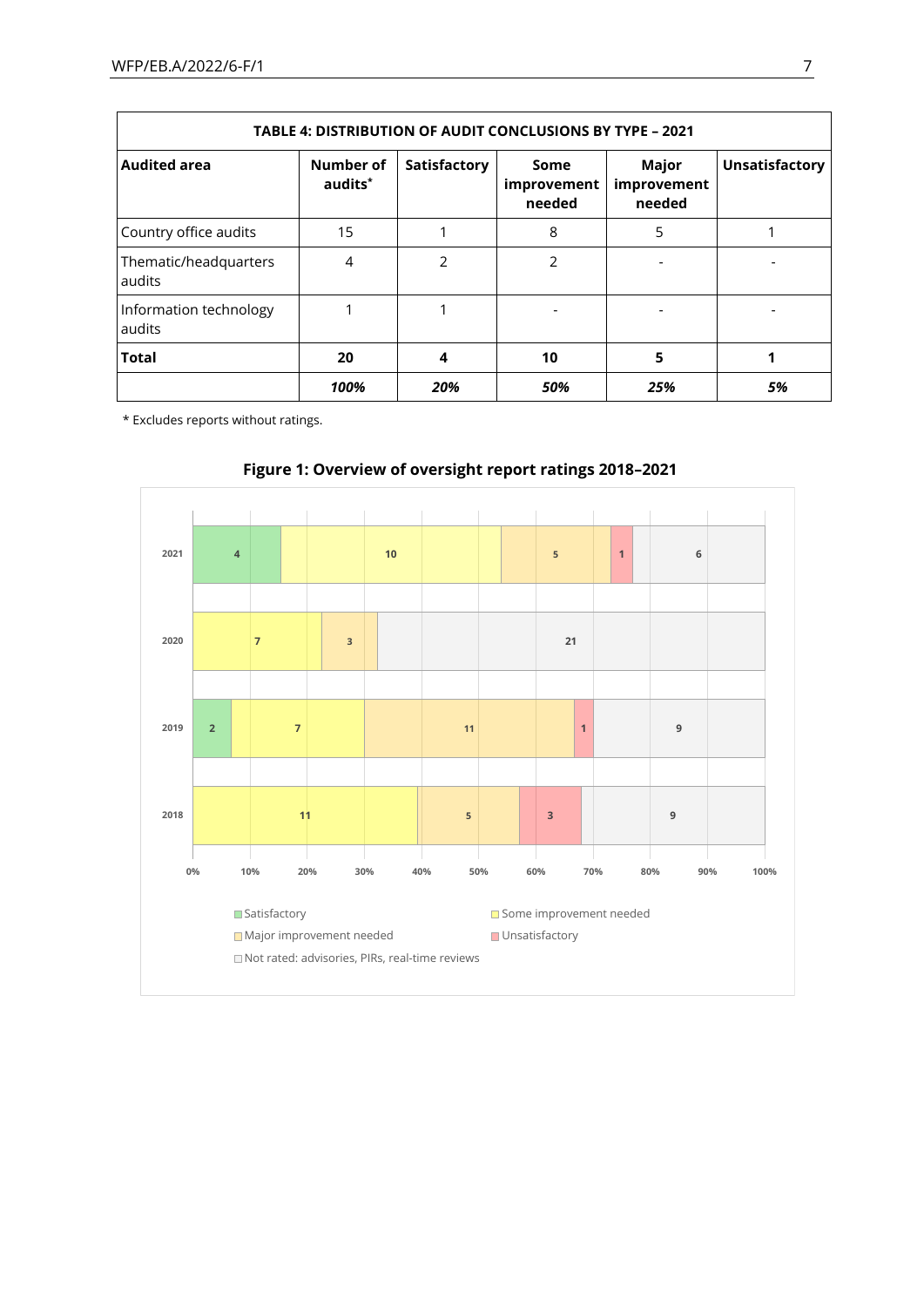

**Figure 2: Materiality of audited entities** *(USD)* **and ratings 2021**

#### <span id="page-7-0"></span>**Key issues identified in 2021**

- 28. This section presents an overview of the major issues emerging from the assurance assignments completed in 2021.
- 29. In general, processes continue to mature. However, the rapid growth of the organization in size (both in monetary and staffing terms) and activities stretches and challenges its frameworks and processes. There is tension between a very agile and tailor-made approach and expectations of solid governance. Enabling frameworks<sup>2</sup> and related processes (human resources, performance management and reporting, risk management, technical and operational support, and the provision of normative guidance) require further maturing to accompany this growth, while maintaining the agility of operations to respond to changing contexts and rapidly scale up to deliver effectively on WFP's objectives and mandate, within defined boundaries.

<sup>&</sup>lt;sup>2</sup> Defined in ISO 37000 on the governance of organizations as stakeholder engagement, leadership, data and decisions, risk governance, and viability and performance over time.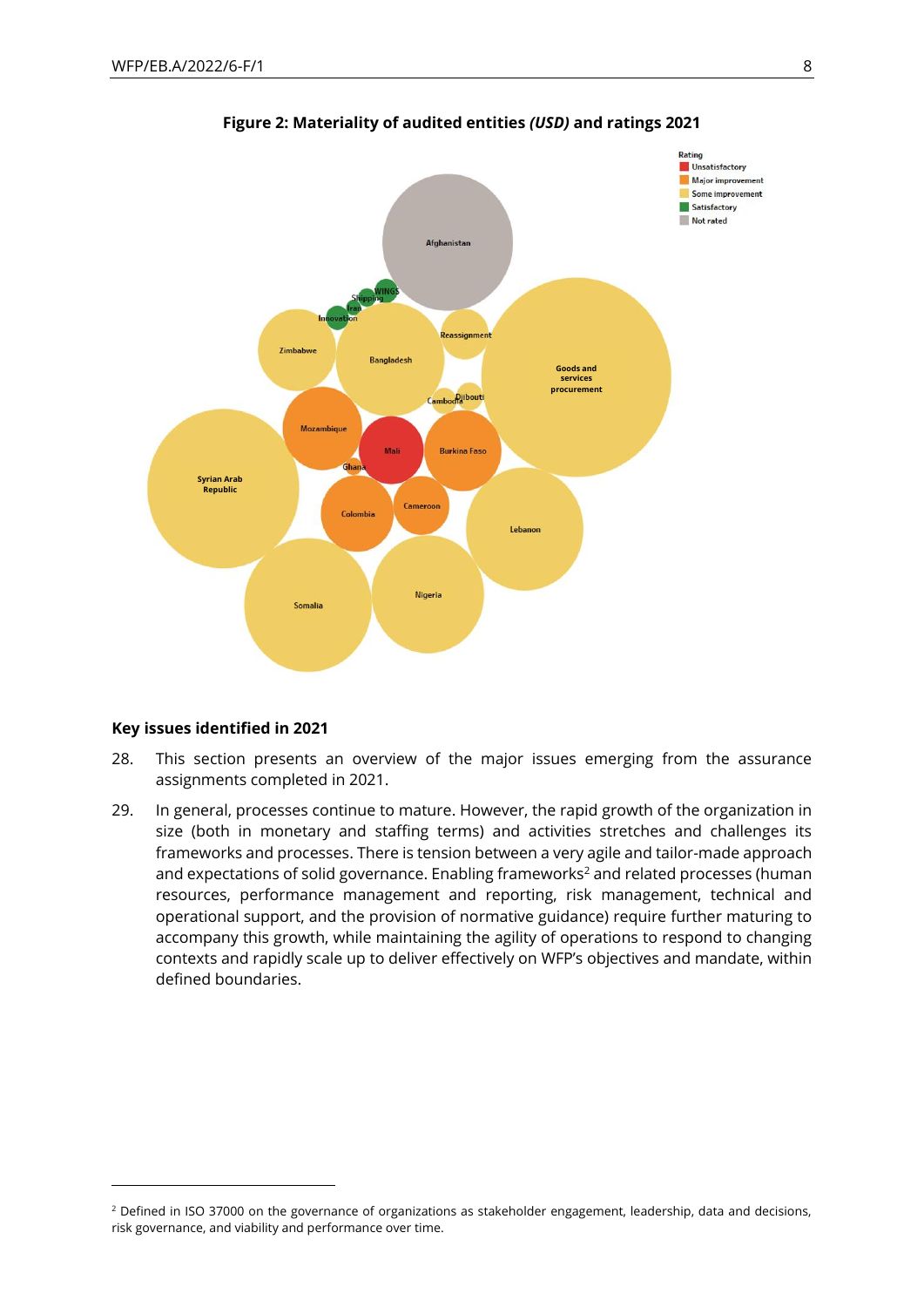

#### **Figure 3: Key issues and recommendations identified in 2021 by area of the audit universe**

#### *Governance, risk management and oversight*

- 30. A recently issued international standard on the governance of organizations refers to good practices that allow organizations to remain resilient when impacted by changing contexts. These practices include adapting strategy, ethical leadership, effective workforce planning, clear delegation of authority and responsibilities, and oversight of risk management and internal controls. In 2021, OIGA covered some of these areas, as detailed below.
- 31. The maturity of WFP's *integrity and ethics* provides a good foundation and sophisticated frameworks with a need to improve articulation and implementation thereof. A key foundational element in coordinating WFP's efforts on ethics and integrity is the Workplace Culture Department. WFP still requires clear envisioning of ethics and integrity for consistency and sustainability, which is not solely the responsibility of the new department. Management's role in setting the tone and leadership training also needs improvement and clear articulation, and a culture of trust needs to be established. This is still hampered by limited systems for performance management and accountability.
- 32. *Workforce planning at an early maturity stage* (in combination with protracted vacancies in key positions, staff turnover and staff capacity) was a recurrent root cause of issues which adversely impacted the field operations requiring major improvement or rated as unsatisfactory in 2021. The reassignment process to manage rotation of most international staff is an essential tool to meet WFP's staffing needs and put the right people with the right skills in the right roles. When made more explicit, the objectives and mechanism of this process should contribute to strengthening employees' trust in the process, engagement and alignment to organizational values.
- 33. *Risk management* has substantially matured over recent years to an 'established' level (3 out of a maximum maturity level of 5). The review found WFP's enterprise risk management policy to be comprehensive and well-written with risk culture permeating the organization. Areas scored at level 1 or 2 of the maturity framework and requiring improvement, linked to the perception of relevance and added value of risk management, align with OIGA's observations in various engagements especially, but not only in the field. As seen in other audits, linkages are limited between risks and objectives, risks identified and risk treatment,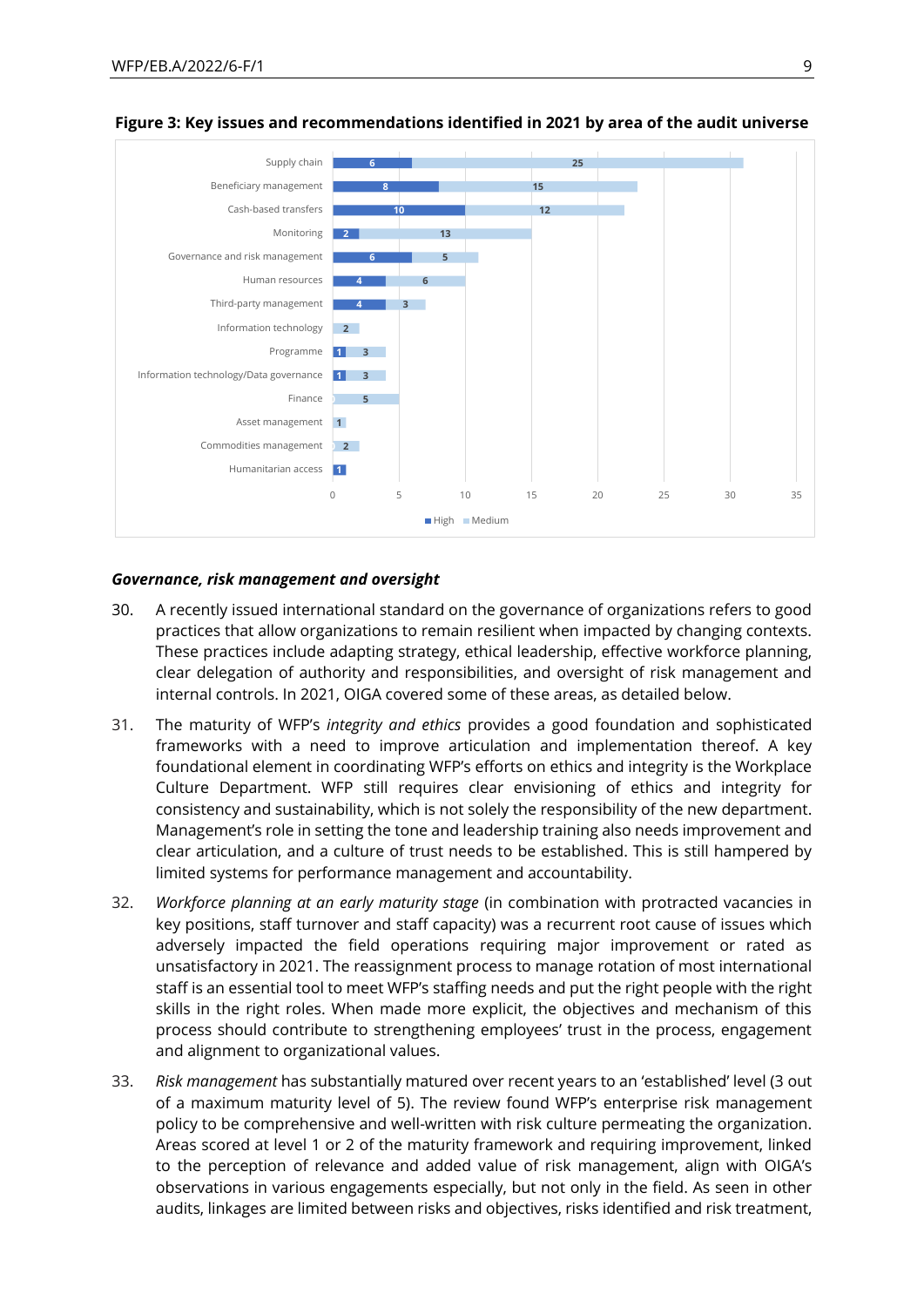the criticality of risks and internal controls, and the costs of mitigation and actual risk appetites.

34. *Management oversight*, as covered by the External Auditor, could be assessed as being at a developing level with only some definition of its objectives, roles and responsibilities, which are applied inconsistently. Opportunities exist to embed management oversight and monitoring in processes through technology, allowing for more effective and efficient monitoring, stronger accountability and course correction as noted in supply chain and cash-based transfer areas.

### *Audit of country offices' five core processes*

- 35. OIGA introduced a new approach to country office audits included in the 2021 workplan. The five core areas covered under this approach were: i) beneficiary management, ii) cash-based transfers, iii) supply chain (comprising procurement, logistics, commodity management), iv) monitoring, and v) finance. The office systematically tested what it identified as key controls (mostly validated by relevant business units) for these processes to function effectively and efficiently, and in compliance with WFP's policies, procedures and manuals.
- <span id="page-9-0"></span>36. *Beneficiary management*: Audit results reflect a strong correlation between the maturity and effectiveness of processes and countries and teams' digital maturity, including the availability of qualified personnel and resources, digitalized records and data quality controls. Governance and the appropriate allocation of roles and responsibilities for beneficiary management, and related systems and information, between country offices, area offices and government or non-governmental partners was a recurring issue. Most of the country offices audited had plans in place to improve beneficiary targeting where necessary, although this was challenging in some cases due to ongoing COVID-19-related restrictions and government limitations and, in others, by a lack of appropriate staffing. OIGA continued to highlight the need to clarify rules of engagement with government partners in general, and the role of communities in the beneficiary targeting process.
- 37. *Cash-based transfers*: Variable audit results throughout the year reflected the ongoing maturing of cash-based transfer processes and controls, and areas requiring continued focus – the latter included lengthy contracting processes for financial service providers resulting in somewhat inadequate third-party risk management, non-performance of key transfer reconciliations and issues relating to payment instrument tracking. OIGA notes that these areas are among those addressed by the newly issued cash assurance framework, a set of standards and measures introduced by the headquarters Cash-based Transfers Division in late 2021 to guide implementation of cash-based transfer operations in country offices.
- 38. *Monitoring:* Audit results in 2021 generally saw a continuation of themes highlighted in prior years with a) strategies, b) resources, and c) plans rarely adapted to the risks of specific implementing modalities and guiding monitoring efforts; a lack of integration and effective utilization of monitoring information from different sources; and, in some instances, a lack of segregation of implementation and monitoring activities. Finally, low staffing levels in the offices audited and high turnover of staff continued to limit WFP's ability to oversee the work of third-party monitors and meet minimum monitoring requirements.
- 39. *Finance*: Audit results indicated generally mature and embedded processes and controls at the country office level, with only few issues raised in audit reports.
- 40. *Supply chain and corridor management*: Developing controls in logistics and procurement still need some improvement, mostly of medium priority, in planning and assessments, staffing structures and the effectiveness of oversight committees. Outcomes were consistent across regions, except for West Africa, which had "less positive" results. The complexity and scale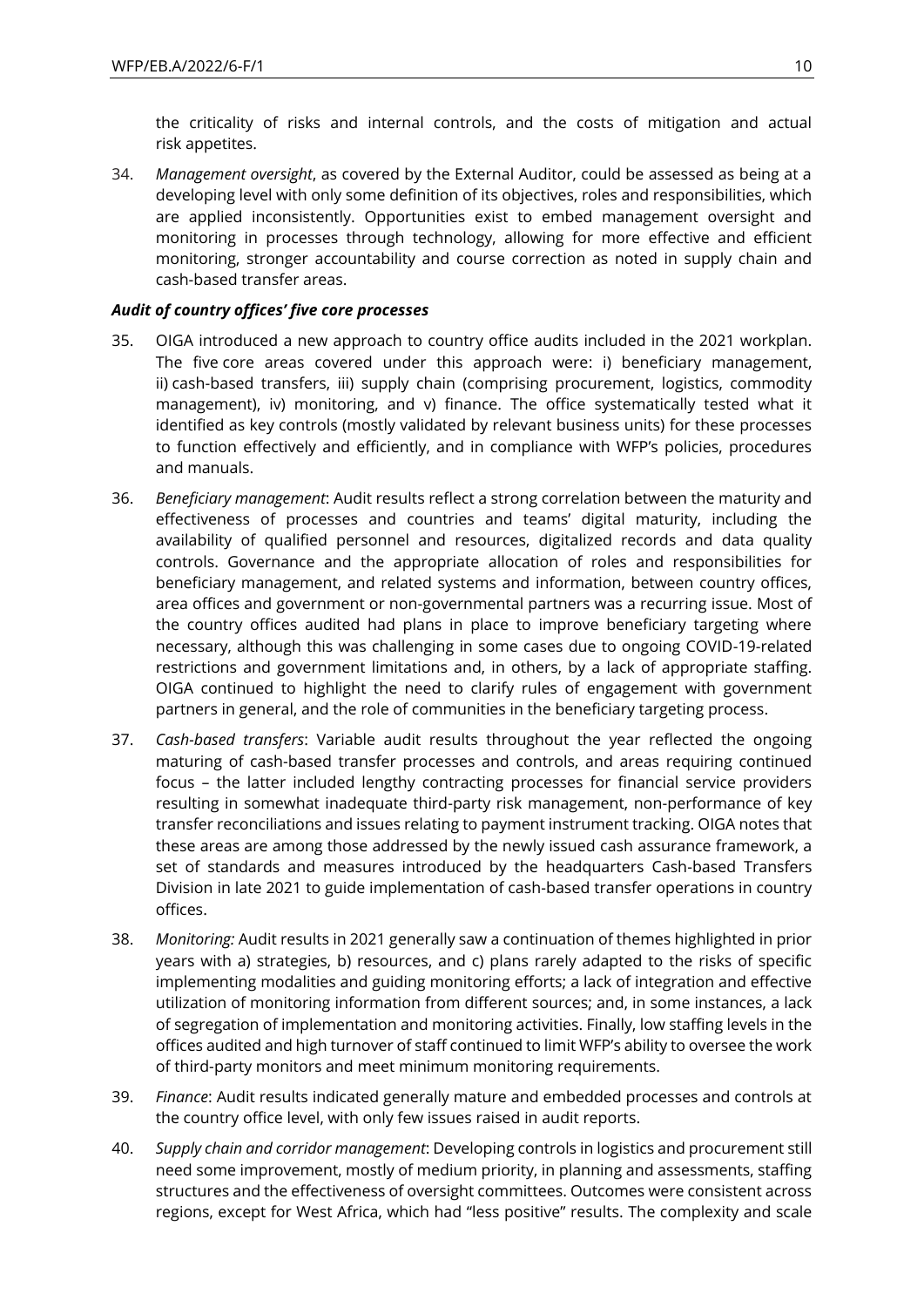of operations in West Africa, with 19 country offices and multiple corridors, presents challenges for effective oversight and support in the absence of sufficient skill set and staff – a long-standing issue in WFP which requires urgent attention. Actions raised at the corporate level covered commodity vouchers and the retailer contracting system (both are touch point areas for supply chain and cash-based transfers); corridor management; food incident management committee guidance; and corporate stocks storage costs.

41. *Third-party management* in general, and of cooperating partners specifically, required improvement. This is closely linked to risk management, monitoring and performance measurement (also noted by the Joint Inspection Unit and the External Auditor, as well as in OIGA's audits). As confirmed in the PIR analysis of the substantiated fraud investigations prior to 2021 and those completed in 2021, controls to prevent food diversion and extortion (in some instances, in relation to sexual exploitation and abuse) require strengthening, in combination with efficient oversight on our cooperating partners. This is an area that has not gained the required momentum in our view, as it is left to country offices with little support from the headquarter level. OIGA has provided support for cooperating partners' due diligence (Save The Children in 2021) and audits in the last years (in Malawi and Mali in 2021). Such efforts remain anecdotal for lack of clear corporate risk-based guidance embedded in the cooperating partners' management process.

#### *Data protection and privacy*

42. Processes introduced in recent years required strengthening and maturing to align to evolving data protection and privacy principles. This has been a slow process in spite of OIGA's continuous emphasis of the issue since 2017, and where WFP's decentralized and fragmented systems and processes are a challenge (see paragraph [36\)](#page-9-0), i.e. improvements to the privacy of beneficiary information, as recommended by both external and internal auditors, have yet to be implemented. The new Global Privacy Office, when fully established and appropriately resourced, should considerably accelerate the pace of improvement. Clarity is still required on the overall corporate architecture, ownership of systems and how data privacy will be maintained, and personal information protected in the envisaged ecosystem.

#### *Systems and technology*

- 43. "Shadow" information technology has been a recurrent subject of concern. From a cybersecurity perspective, the increased consistency, monitoring and oversight required in the implementation of decentralized frameworks were still not in place. Challenges due to fragmentation of systems and the lack of clear data governance and architecture were noted in supply chain, monitoring or management oversight.
- 44. Specific projects and initiatives, such as the WINGS update and Innovation Accelerator, were assessed as satisfactory. Governance arrangements required clarifying to guide innovation or future block chain developments with insufficient determination of business case, suitability and relevance to guide decisions, as also noted by the Joint Inspection Unit. Identity access management requires strengthening.

### *Cross-cutting items*

45. *Gender:* Amending its approach in 2021, OIGA has continued to look into gender topics, yet not in a systematic manner. The audit of the reassignment process has been an opportunity to look into the gender equality target, noting a steady increase in the selection of female applicants, although less marked at the senior director level. Improvements are needed to expand gender and diversity at all levels and to source and develop more diverse leaders. Work on ethics and integrity highlighted the need for sustained efforts for diversity to be seen as a strength across the organization. A specific audit of gender and diversity is scheduled for the second half of 2022.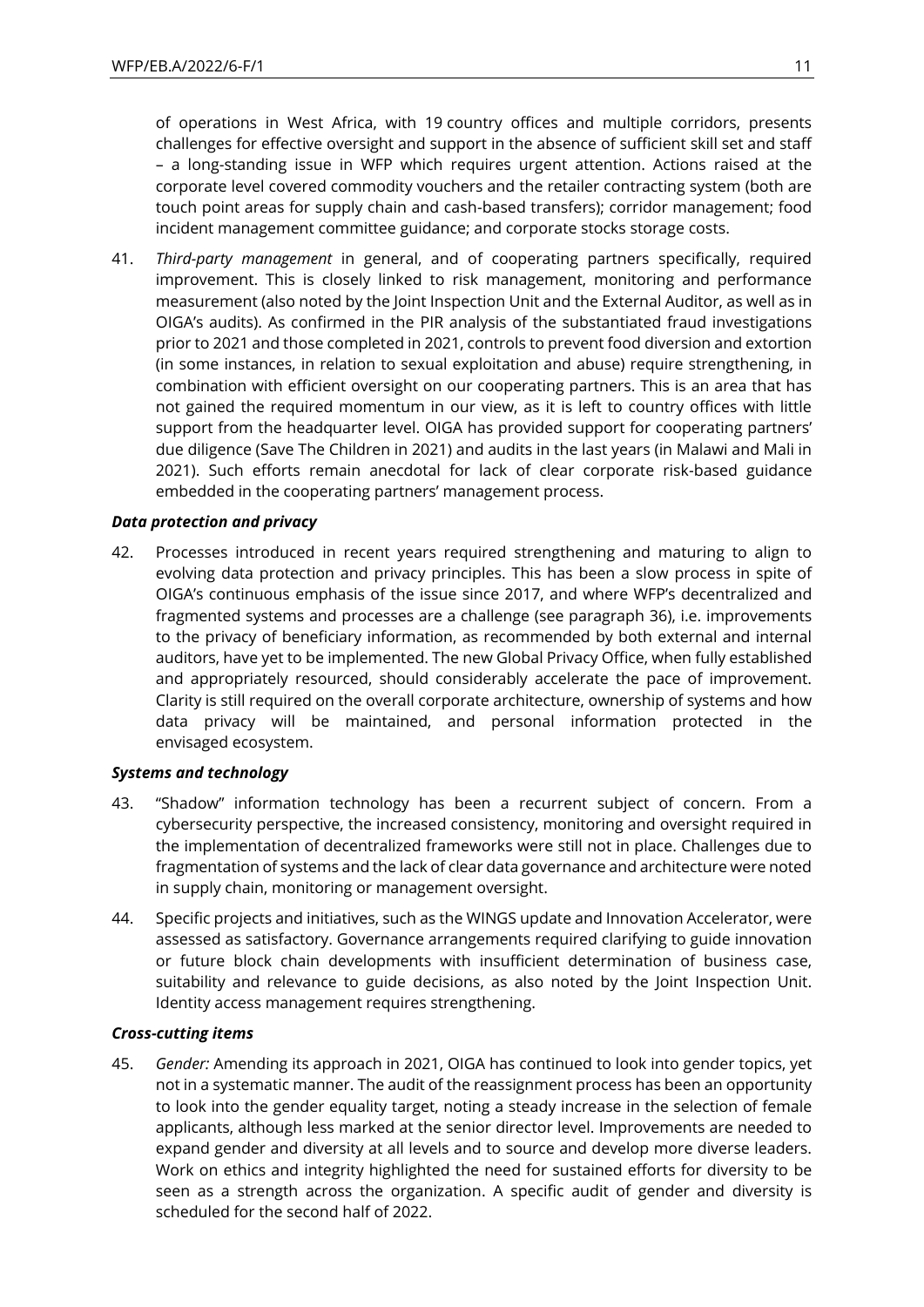46. *Environment management:* With the introduction of the WFP's environmental policy in 2017 and related environmental and social safeguards in 2021, OIGA is embedding environmental considerations in its audits where relevant. In 2021, the matter was reviewed specifically in the supply chain area. WFP introduced guidelines in 2019 to enable staff to integrate sustainable procurement principles and practices into purchasing decisions. The shipping strategic road map of 2021 highlights sustainability as one of its six pillars, aiming to promote sustainable ocean transport through its work and determine how best to actively operationalize the environmental and social safeguards framework guidelines and promote/support International Maritime Organization global policies on total annual greenhouse gas emissions.

#### **Implementation status of agreed actions**

47. Management's continued attention to implementing agreed actions has had a positive effect. The implementation and closure thereof have progressively improved since mid-2019 and overdue actions continued to be at an all-time low at the end of 2021, for the second year in a row. The ageing of actions is also healthy, with 81 percent of actions open for less than a year.

| TABLE 5: STATUS OF IMPLEMENTATION OF AGREED ACTIONS 2020 AND 2021 |                   |                      |                               |                               |               |               |  |
|-------------------------------------------------------------------|-------------------|----------------------|-------------------------------|-------------------------------|---------------|---------------|--|
|                                                                   | High risk<br>2020 | High<br>risk<br>2021 | <b>Medium</b><br>risk<br>2020 | <b>Medium</b><br>risk<br>2021 | Total<br>2020 | Total<br>2021 |  |
| Open at beginning of year                                         | 81                | 71                   | 144                           | 85                            | 225           | 156           |  |
| Issued in the period<br>January-December                          | 56                | 59                   | 68                            | 91                            | 124           | 150           |  |
| Total                                                             | 137               | 130                  | 212                           | 176                           | 349           | 306           |  |
| Closed in the period<br>January-December                          | 66                | 60                   | 127                           | 66                            | 193           | 126           |  |
| <b>Outstanding at year-end</b>                                    | 71                | 70                   | 85                            | 110                           | 156           | 180           |  |
| Overdue (beyond initial<br>agreed implementation date)            | 34                | 14                   | 46                            | 16                            | 80            | 30            |  |
| Overdue (beyond revised<br>implementation date)                   | 6                 | 14                   | 13                            | 14                            | 19            | 28            |  |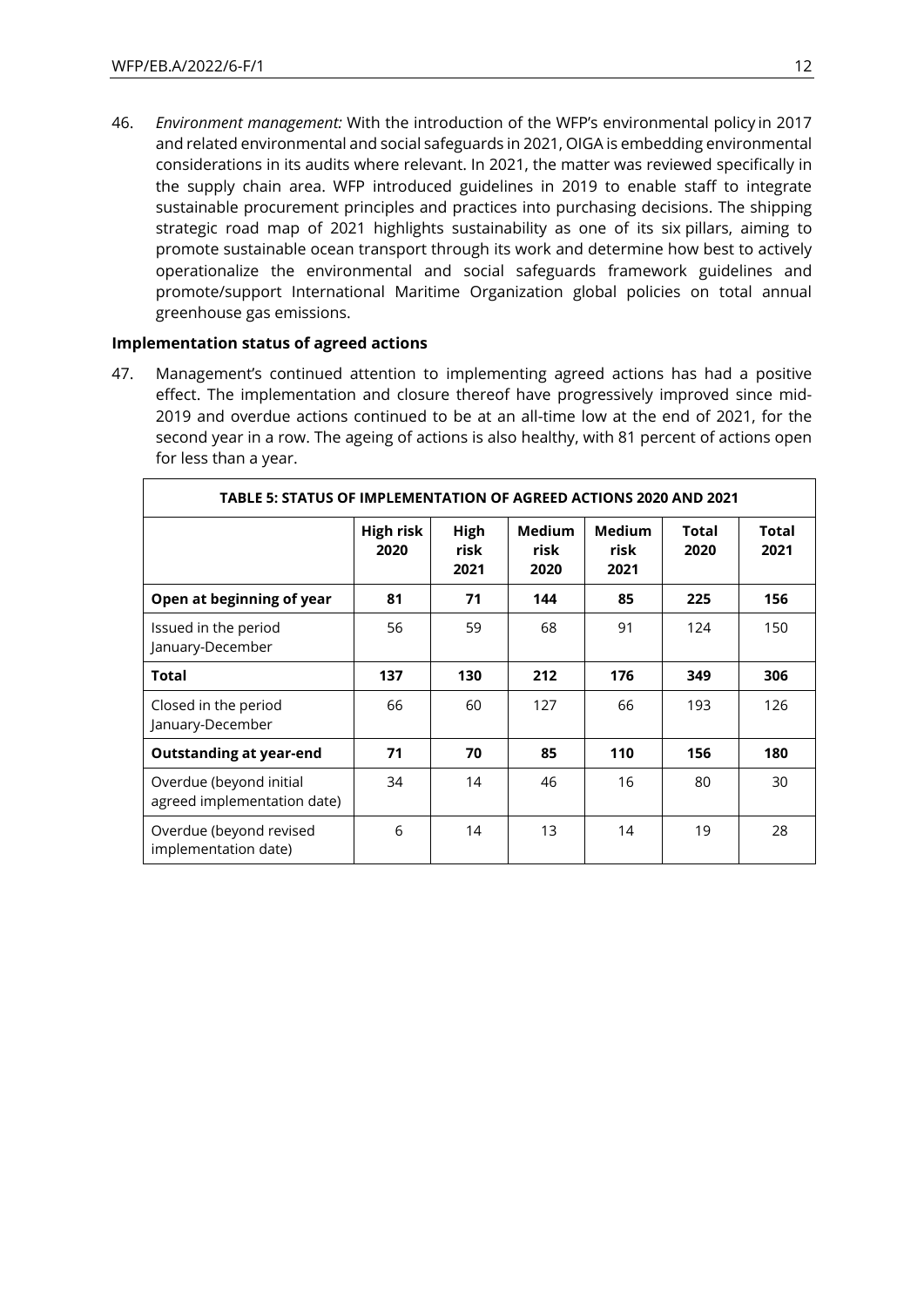

**Figure 4: Overdue actions per quarter 2018–2021**





48. In 2022, OIGA will continue following up on agreed actions in partnership with management and WFP units, to ensure appropriate and timely mitigation of the issues identified.

#### **Other inter-agency activities**

49. In 2021, OIGA continued to engage with other United Nations, multilateral financial institutions and other international organizations in peer networks and knowledge sharing on specific topics. For example, OIGA led a virtual gathering of internal audit practitioners to discuss information technology audit practices and obtain organization perspectives on top technology risks.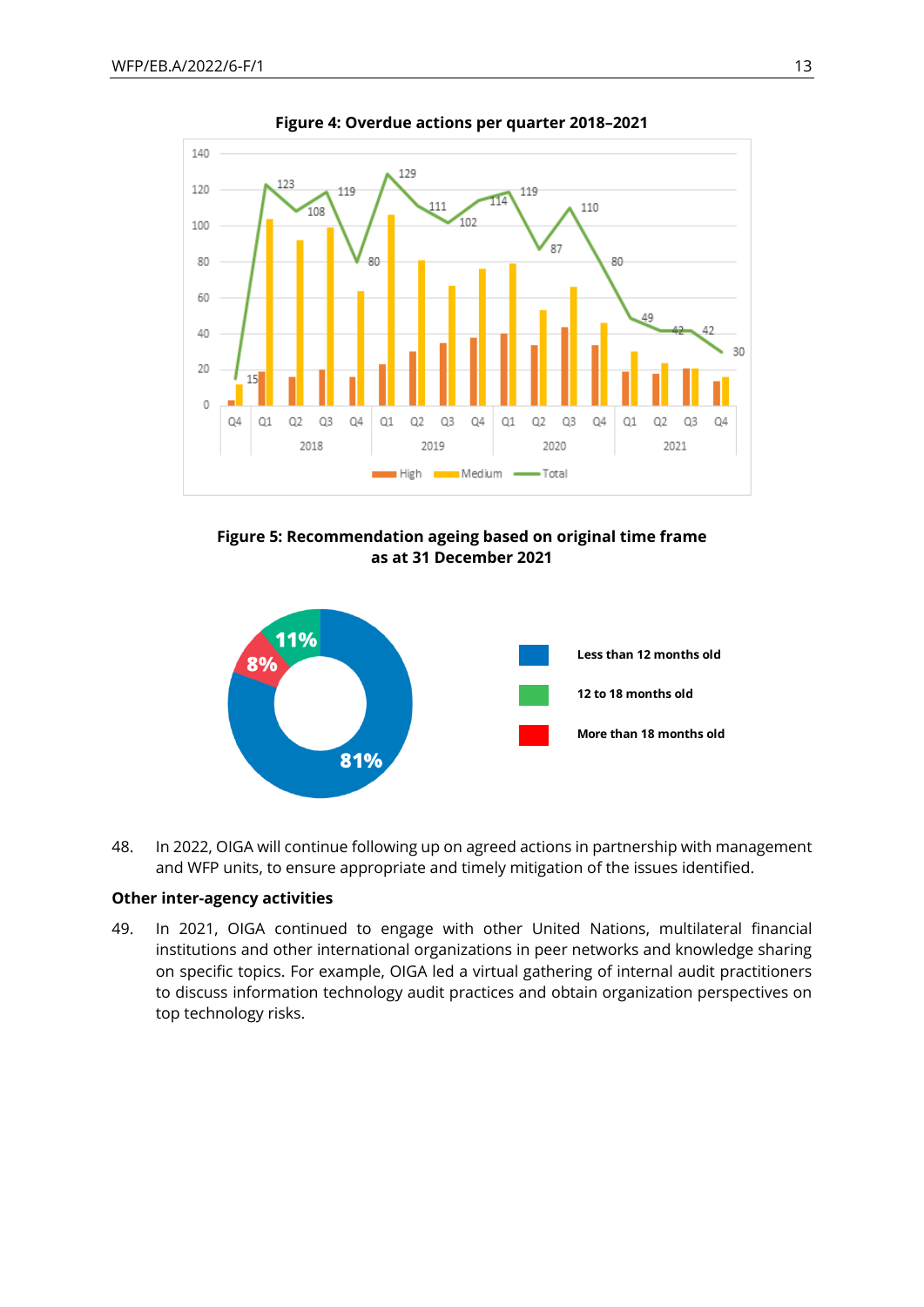## **Overview of activities of the Office of Inspections and Investigations**

#### **Investigation services**

- 50. OIGI supports WFP's commitment to promoting a working environment that is ethical, safe, and free of abuse while maintaining a zero-tolerance for inaction principle for fraud,  $corruption,$  retaliation, SEA, $3$  sexual harassment $4$  and other forms of abusive conduct. Applying a zero-tolerance for inaction approach in these areas includes a commitment by OIGI to assess the allegations of misconduct and wrongdoing it receives, and investigate them when warranted.
- 51. Allegations may involve WFP employees, for alleged breaches of the anti-fraud and anti-corruption (AFAC) policy; SEA; sexual harassment; harassment, abuse of authority and discrimination (HAAD); and retaliation, or reported violations of policies, procedures, and other administrative issuances.
- 52. Allegations may also pertain to external parties, such as vendors and cooperating partners, for breaches of the AFAC policy, SEA or abuse of WFP beneficiaries.

#### **COVID-19 impact**

- 53. As in 2020, OIGI conducted investigations via remote means and utilized working relationships with cooperating partner oversight functions, other United Nations system investigation services and specialized investigation service providers to conduct investigations. These initiatives continued to prove effective and allowed OIGI to maximize OIGI resources and conduct multiple investigations concurrently.
- 54. As COVID-19 restrictions eased globally, OIGI recommenced conducting missions where safe to do so, with a primary safety concern for investigation participants without access to medical care. To mitigate risks, OIGI put in place specific protective measures and practices.

#### **Caseload 2021**

55. Overall, OIGI managed a caseload of 1,323 cases in 2021, a 34 percent increase from 2020, as shown in table 6 below.

|                           | TABLE 6: CASE MANAGEMENT ACTIVITY - 2018-2021 |       |       |       |         |  |  |  |
|---------------------------|-----------------------------------------------|-------|-------|-------|---------|--|--|--|
|                           |                                               | 2018  | 2019  | 2020  | 2021    |  |  |  |
|                           | Cases carried over from prior year            | 34    | 129   | 368   | 545     |  |  |  |
|                           | Complaints received in current year           | 368   | 584   | 616   | 778     |  |  |  |
| Caseload                  |                                               | 402   | 713   | 984   | 1 3 2 3 |  |  |  |
| Cases closed              |                                               |       |       |       |         |  |  |  |
|                           | After preliminary assessment                  | (220) | (265) | (347) | (340)   |  |  |  |
| of which                  | - referred outside OIGI                       | (68)  | (61)  | (100) | (77)    |  |  |  |
|                           | - not warranting an<br>investigation          | (152) | (204) | (247) | (263)   |  |  |  |
| After investigation       |                                               | (53)  | (80)  | (92)  | (112)   |  |  |  |
| <b>Total cases closed</b> |                                               | (273) | (345) | (439) | (452)   |  |  |  |

<sup>&</sup>lt;sup>3</sup> See definition in "Special measures for protection from sexual exploitation and sexual abuse" ([ST/SGB/2003/13\)](https://documents-dds-ny.un.org/doc/UNDOC/GEN/N03/550/40/PDF/N0355040.pdf?OpenElement) as included in the Executive Director's circular [OED2014/020.](https://docs.wfp.org/api/documents/WFP-0000011656/download/)

<sup>4</sup> See definition in "Prevention and response to abuse conduct (Harassment, Sexual Harassment, Abuse of Authority, and Discrimination)" Executive Director's circular [OED2022/004.](https://docs.wfp.org/api/documents/WFP-0000136571/download/)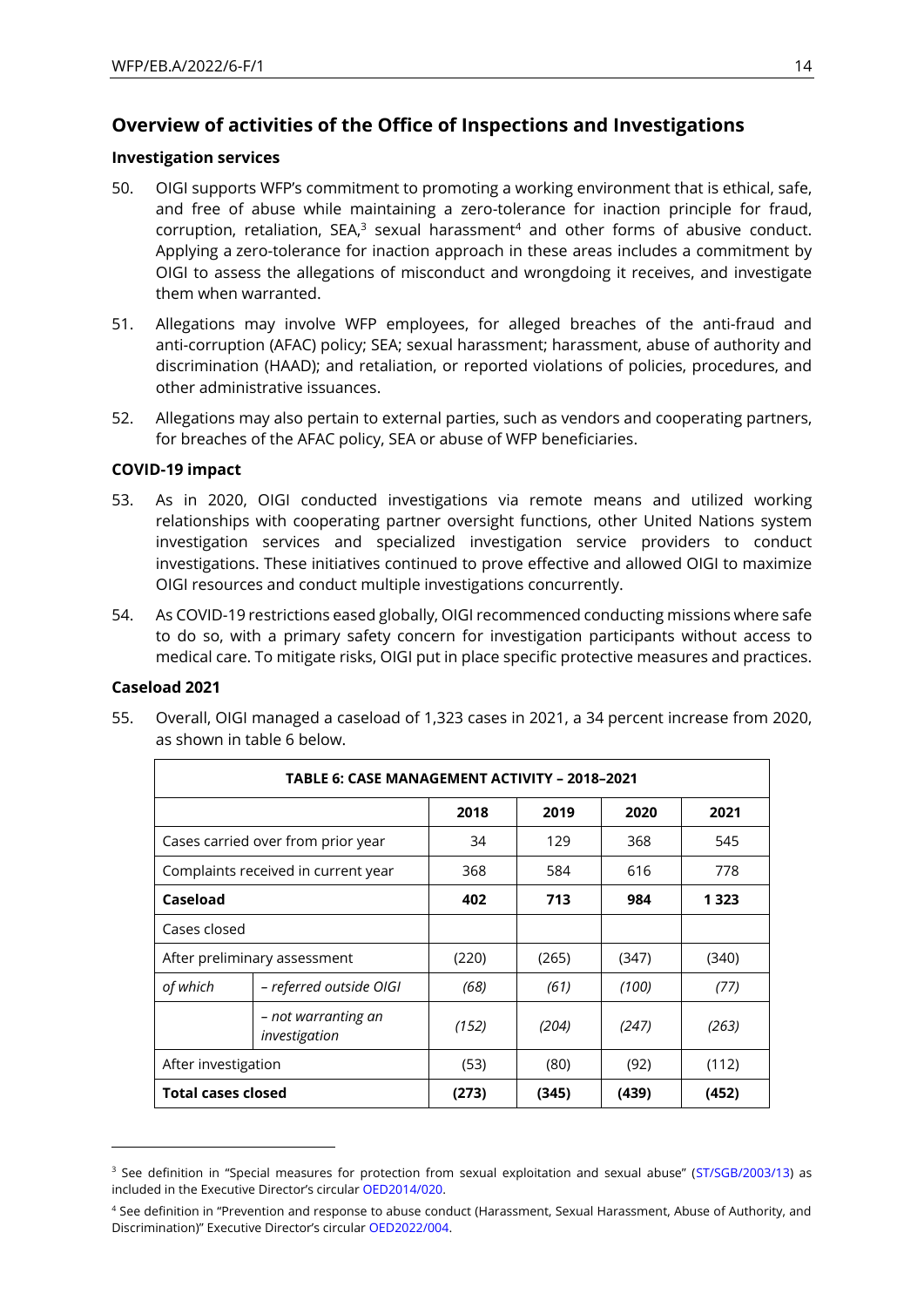|                                             | TABLE 6: CASE MANAGEMENT ACTIVITY - 2018-2021 |      |      |     |     |  |  |
|---------------------------------------------|-----------------------------------------------|------|------|-----|-----|--|--|
| 2018<br>2019<br>2020<br>2021                |                                               |      |      |     |     |  |  |
| Cases carried over to the following<br>year |                                               | 129  | 368  | 545 | 871 |  |  |
| of which                                    | In intake                                     | 82   | 274  | 212 | 491 |  |  |
|                                             | In suspense                                   | n.a. | n.a. | 125 | 95  |  |  |
|                                             | In investigation                              | 47   | 94   | 208 | 285 |  |  |

#### *New complaints*

56. In 2021, OIGI received 778 new complaints (see figure 6), a 26-percent increase from 2020. The case typology remained similar to past years, with AFAC matters representing 57 percent of new cases, followed by HAAD and SEA cases, with 13 and 10 percent, respectively.



**Figure 6: New complaints' typology – 2018–2021**

57. OIGI observes a continuous increase in new complaints. This is likely the combination of the WFP community being confident to report concerns; more visible communication such as the Executive Director's "Speak Up" campaign in summer 2021; expanded reporting mechanisms; and OIGI's improved engagement with investigation participants, from intake to closure.

#### *Intake assessment and prioritization*

- 58. All incoming complaints go through the intake function, established in 2019 and gradually strengthened since through added consultant and staff resources.
- 59. Complaints are assessed, e.g., in terms of OIGI investigation mandate, credibility, whether they warrant an investigation or be addressed by another unit.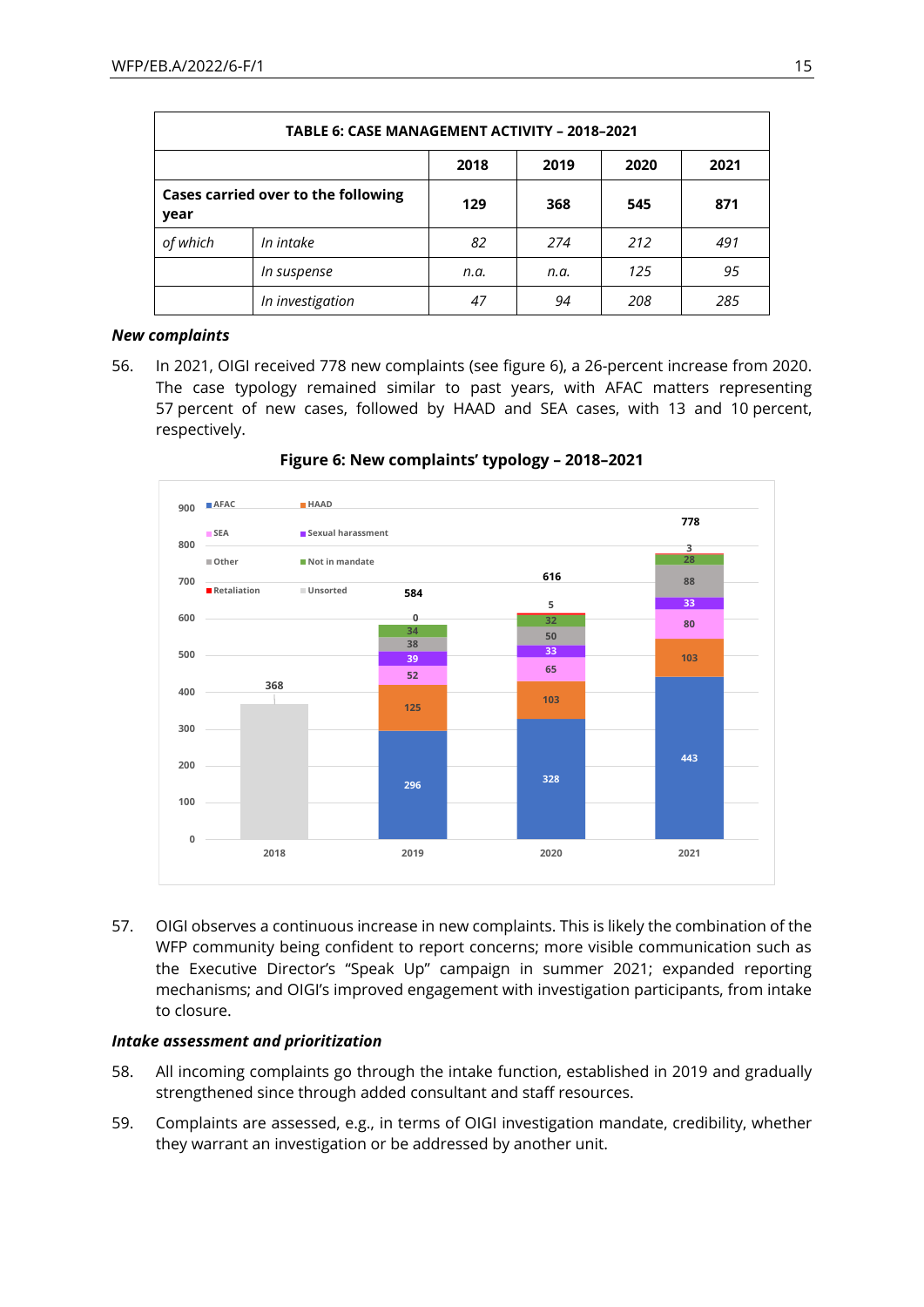- 60. Hence, complaints may be closed at this stage, e.g., for being baseless or not related to WFP operations; they may be referred to units better suited to address them, e.g., country office management, Human Resources Division, Ombudsman or other United Nations entities; there may be insufficient information to proceed.
- 61. As a result, only those complaints warranting investigation are forwarded to the investigation teams, thus ensuring the most effective use of these resources.
- 62. In 2021, OIG closed 340 complaints after intake assessment (347 in 2020), of which 77 were referred to other WFP units or United Nations entities, and 263 did not warrant investigation, for instance, matters not within the OIG mandate; matters where evidence did not support the complaint; complainants withdrew their complaint; or where complainants refused to cooperate or respond to OIGI inquiries (see details in figure 7).



#### **Figure 7: Cases closed after intake assessment**

63. At year-end 2021, 491 complaints were under intake assessment, further to 95 awaiting further information ("in suspense"). AFAC matters are predominant (66 percent of the total number of cases in intake assessment and suspense) given the precedence given to behavioural issues.

#### **Investigations activity**

64. OIGI concluded 112 investigations in 2021; reports on substantiated allegations are listed in annex III.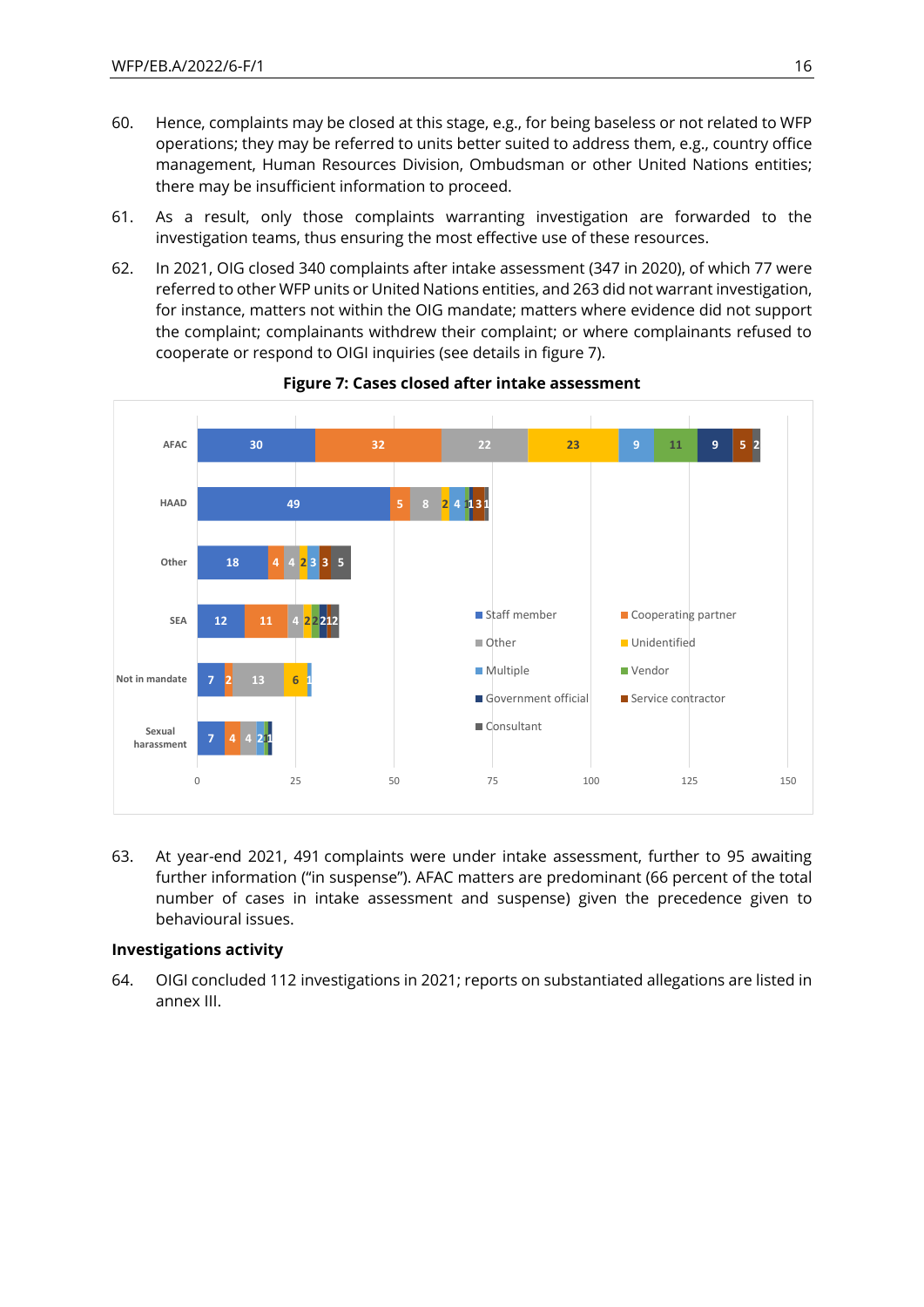

**Figure 8: Investigations concluded**

### **Fraud**

- 65. Of the investigations concluded in 2021, 62 investigations related to breaches of the AFAC policy, 33 of which were substantiated, including three involving WFP employees. At year-end, there were 173 ongoing investigations of AFAC matters.
- 66. Losses are considered substantiated when they are supported by evidence gathered during an investigation. Substantiated losses reflect completed investigations and therefore may not reflect the organization's total losses attributable to breaches of the AFAC policy. AFACrelated investigations involving cooperating partners generated the largest substantiated losses in 2021. As at 31 December 2021, WFP had recovered USD 16,446.16 in substantiated losses in 2021.
- 67. Presumptive losses represent estimated losses reported in an allegation or discovered through investigative work as it progresses, but for which an investigation has not yet been completed and losses firmed up. Information pertaining to fraud and presumptive fraud is provided in table 7.

| TABLE 7: PRESUMPTIVE FRAUD AND FRAUD AS AT 31 DECEMBER 2021 (USD) |                          |                               |                         |  |  |  |  |  |
|-------------------------------------------------------------------|--------------------------|-------------------------------|-------------------------|--|--|--|--|--|
| Subject                                                           | <b>Presumptive fraud</b> | Substantiated<br>fraud losses | Recoveries <sup>*</sup> |  |  |  |  |  |
| Cooperating partner                                               | 8 146 195.87             | 80 137.57                     | 16 406.16               |  |  |  |  |  |
| Other                                                             | 35 233.00                | 32 195.10                     | 40.00                   |  |  |  |  |  |
| Vendor                                                            |                          | 45 523.00                     |                         |  |  |  |  |  |
| WFP employee                                                      | 1 467 235.54             | 102.00                        | 0.00                    |  |  |  |  |  |
| <b>Grand total</b>                                                | 9 648 664.41             | 157 957.67                    | 16 446.16               |  |  |  |  |  |

\* Based on information available to OIGI.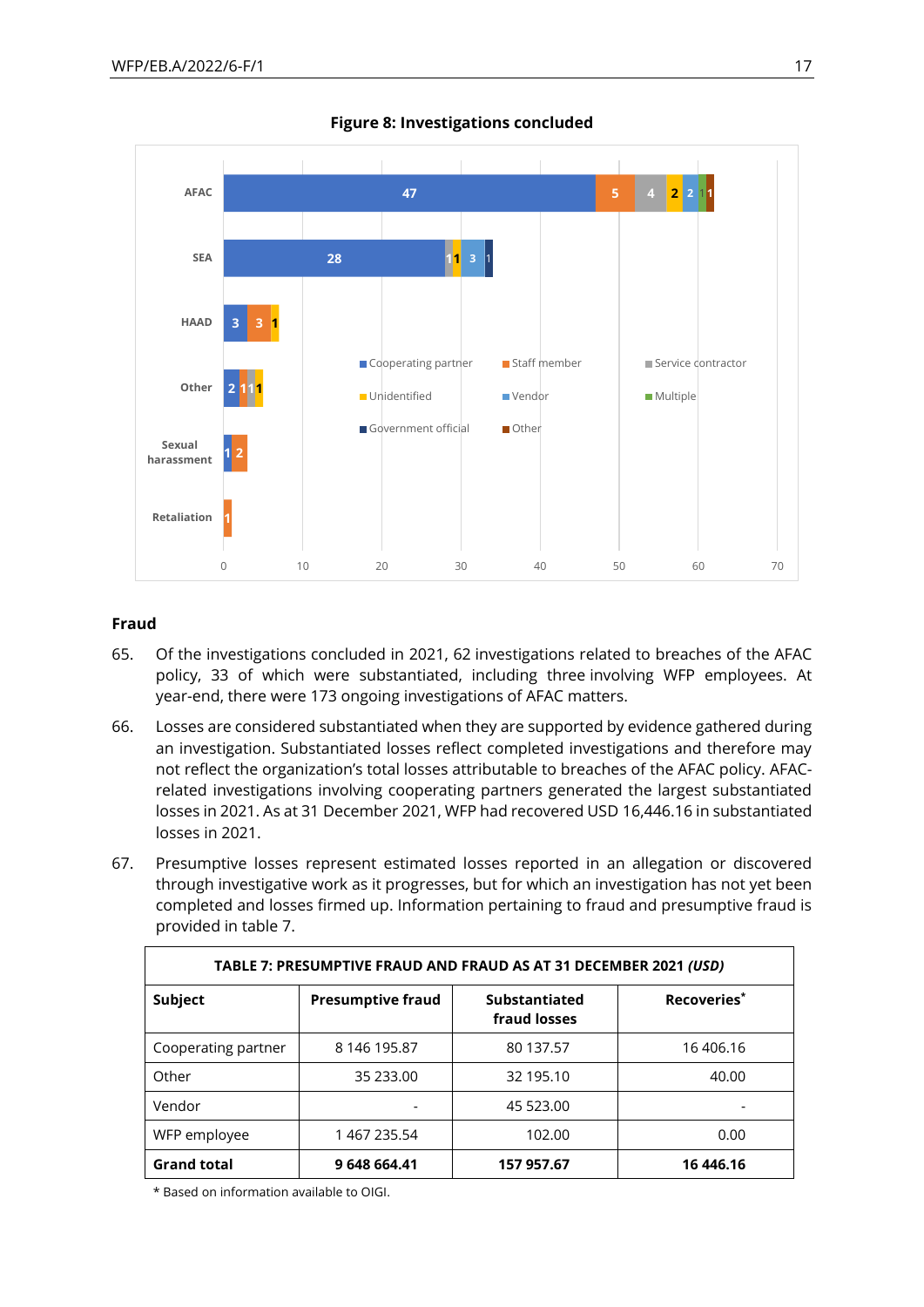#### **Harassment, abuse of authority and discrimination**

68. Seven investigations of abusive conduct were concluded in 2021. Three involved WFP employees and were unsubstantiated. Three were related to cooperating partner employees and were substantiated. In one case, the subject was not identified, and the case was closed as unsubstantiated. OIGI had 39 ongoing investigations of abusive conduct at year-end 2021.

#### **Sexual harassment**

69. In 2021, OIGI concluded two sexual harassment investigations involving WFP employees, both unsubstantiated. A third case, at a cooperating partner involving its personnel, was unsubstantiated. There are both verbal and physical forms of sexual harassment. None of the sexual harassment investigations reported in 2021 involved physical sexual harassment that constituted sexual violence. At year-end 2021, OIGI had 22 sexual harassment investigations in progress.

#### **Sexual exploitation and abuse**

- 70. All WFP employees must report allegations of SEA to OIGI. OIGI concluded 34 investigations related to SEA in 2021, of which 15 were substantiated (all pertained to cooperating partner employees) and 19 were unsubstantiated. At year-end, 21 SEA investigations were ongoing.
- 71. United Nations entities are required to provide anonymized reporting on allegations of SEA to the Secretary-General<sup>5</sup> when there is sufficient information to identify a possible act of SEA involving an identifiable victim or perpetrator, which are then reported publicly.

### **Disposition of substantiated investigations**

- 72. If WFP employees are found to have violated WFP regulations, rules or policies, the related investigation reports are provided to the Human Resources Division for consideration and referral to management with recommendation for disciplinary action if warranted.
- 73. When allegations of fraud implicate the employees of WFP vendors or cooperating partners, the cases are referred to the investigative units of those entities and are monitored by OIGI until their investigation is complete. Under certain conditions, OIGI may complete an investigation if an external party cannot perform the investigation. If a WFP vendor or cooperating partner is alleged to have committed a prohibited practice, such as fraud, corruption, theft, collusion, coercion or obstruction, under a WFP-funded agreement or contract, OIGI conducts the investigation, with substantiated reports referred to the WFP Vendor Sanctions Committee for consideration and decision.

#### **Inspections**

- 74. Inspections are inquiries that can be undertaken in areas of perceived risk, outside the context of the annual assurance workplan or in the absence of a specific allegation.
- 75. OIGI did not conduct inspections during 2021, due to the increase in investigation casework and ongoing COVID-19 restrictions. OIGI intends to recommence inspections in 2022.

### **Ongoing OIGI cooperating with external oversight functions**

76. OIGI continued building on the OIGA 2017 initiative to increase coordination with cooperating partner oversight functions. In 2021, OIGI and cooperating partner oversight functions collaborated on 120 cases and completed 79 investigations, 48 of which were substantiated and resulted in disciplinary action by the cooperating partner. OIGI will continue to develop and enhance its working relationships with cooperating partner oversight functions.

<sup>5</sup> [Data on Allegations: UN System-wide](https://www.un.org/preventing-sexual-exploitation-and-abuse/content/data-allegations-un-system-wide) – Standard for reporting.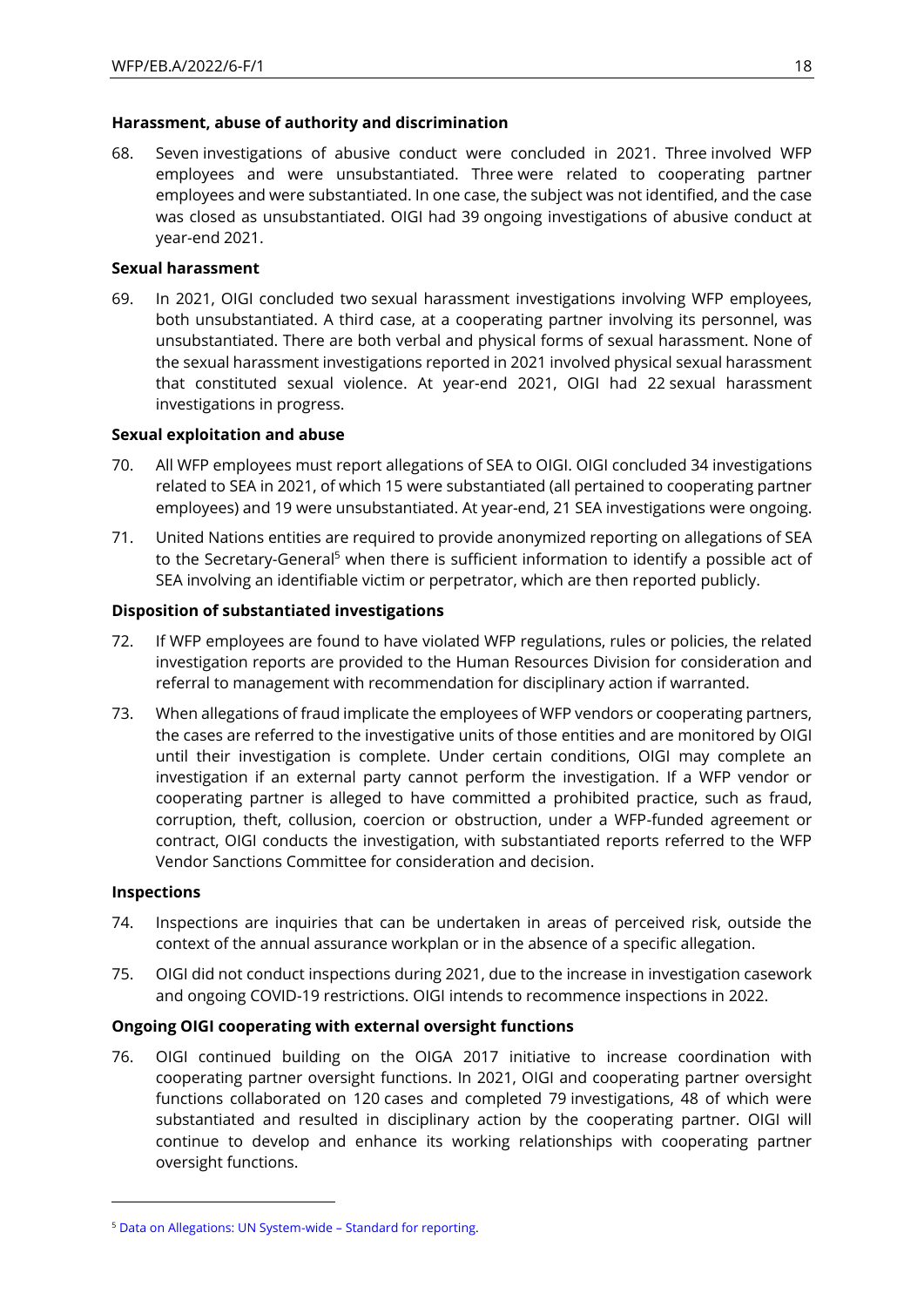#### **Increased workload and resources**

- 77. The OIGI caseload i.e. those cases carried over and new cases received dramatically increased over the last five years. OIGI received 186 complaints in 2017 and 778 in 2021. OIGI finalized 127 intake assessments in 2017 versus 340 in 2021 further to handling 491 intake reviews in progress. OIGI concluded 40 investigations in 2017 versus 112 in 2021 while also handling 285 investigations in progress at year-end. The ratio of investigator-to-investigations handled grew from 1:6.5 in 2017 to 1:22 in 2021. 6
- 78. Concurrently, the additional investigative resources allocated by management to OIGI five investigators and one quality assurance officer – were successfully onboarded between 2020 and 2021, helping to handle the increasing caseload. OIGI continuously assesses the (increasing) demand for its services. In this context, OIGI sought additional resources for 2022 and is grateful for WFP management's support in this regard.

<sup>&</sup>lt;sup>6</sup> No ratio comparison for intake is possible as the function was created after 2017.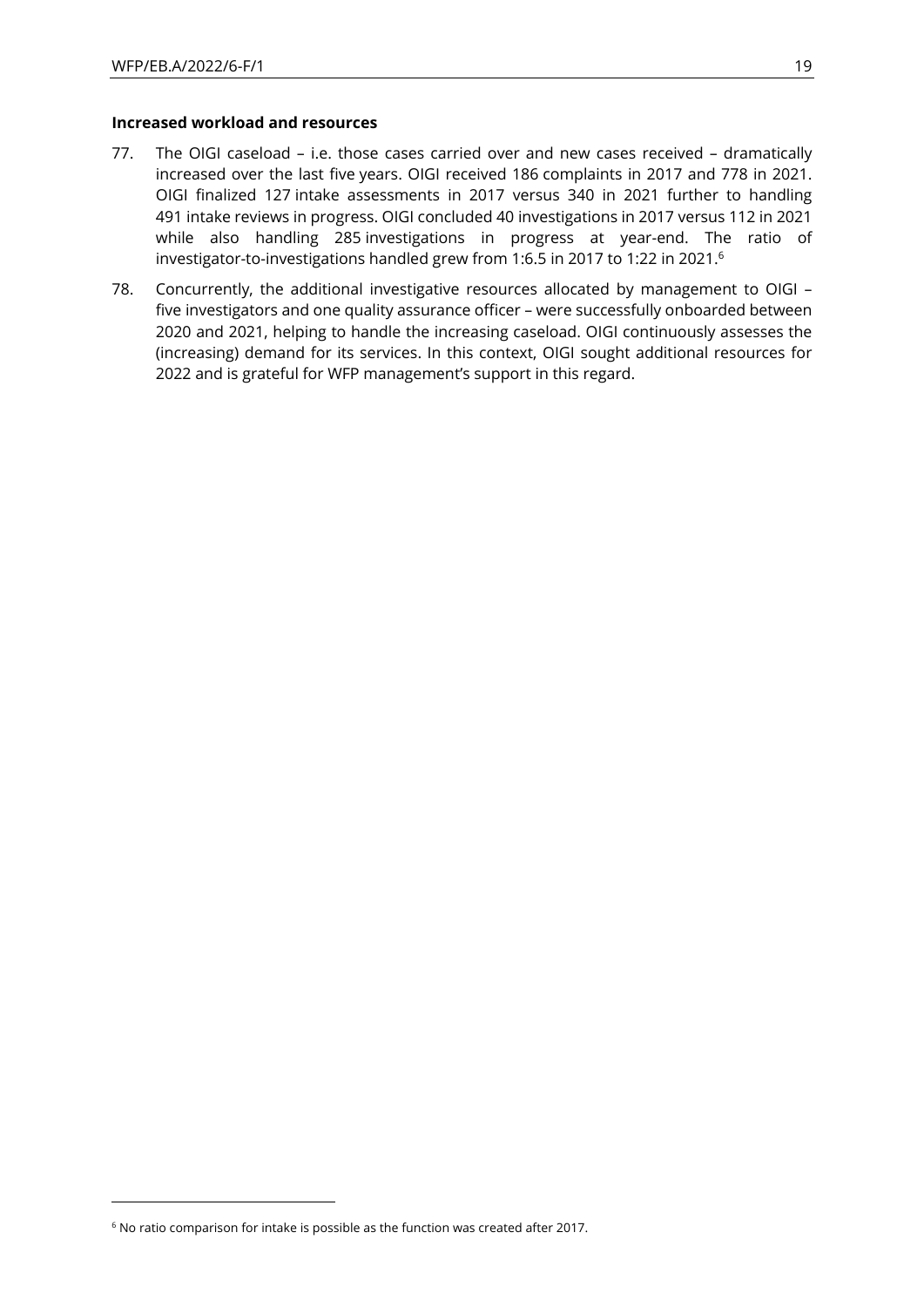# **ANNEX I**

| Audit and advisory reports considered in developing the annual opinion |  |  |  |
|------------------------------------------------------------------------|--|--|--|
|                                                                        |  |  |  |

|                | A: AUDIT REPORTS AND RATINGS*                              |                            |                                       |                              |                                                         |  |  |  |
|----------------|------------------------------------------------------------|----------------------------|---------------------------------------|------------------------------|---------------------------------------------------------|--|--|--|
|                | <b>Audit engagement</b>                                    | <b>Report</b><br>reference | <b>Number</b><br>of agreed<br>actions | Of which<br>high<br>priority | <b>Report</b><br>conclusion/rating                      |  |  |  |
| 1              | Internal audit of WFP Operations<br>in Burkina Faso        | AR/21/06                   | 10                                    | 3                            | Partially satisfactory -<br>major improvement<br>needed |  |  |  |
| $\overline{2}$ | Internal audit of goods and<br>services procurement in WFP | AR/21/07                   | 6                                     | 2                            | Partially satisfactory -<br>some improvement<br>needed  |  |  |  |
| 3              | Internal audit of the<br>reassignment process in WFP       | AR/21/09                   | 5                                     | 2                            | Partially satisfactory -<br>some improvement<br>needed  |  |  |  |
| 4              | Internal audit of WFP Operations<br>in Ghana               | AR/21/10                   | 8                                     | 5                            | Partially satisfactory -<br>major improvement<br>needed |  |  |  |
| 5              | Internal audit of WFP's ocean<br>transport (shipping)      | AR/21/11                   | 6                                     | 2                            | Satisfactory                                            |  |  |  |
| 6              | Internal audit of WFP Operations<br>in Cambodia            | AR/21/12                   | 6                                     | 1                            | Partially satisfactory -<br>some improvement<br>needed  |  |  |  |
| 7              | Internal audit of WFP Operations<br>in Nigeria             | AR/21/13                   | $\overline{7}$                        |                              | Partially satisfactory -<br>some improvement<br>needed  |  |  |  |
| 8              | Internal audit of WFP Operations<br>in Colombia            | AR/21/14                   | 6                                     | 4                            | Partially satisfactory -<br>major improvement<br>needed |  |  |  |
| 9              | Internal audit of WFP Operations<br>in Cameroon            | AR/21/15                   | 8                                     | 3                            | Partially satisfactory -<br>major improvement<br>needed |  |  |  |
| 10             | Internal audit of WFP Operations<br>in Mali                | AR/21/16                   | 10                                    | 6                            | Unsatisfactory                                          |  |  |  |
| 11             | Internal audit of WFP Operations<br>in Bangladesh          | AR/21/17                   | $\overline{7}$                        | 3                            | Partially satisfactory -<br>some improvement<br>needed  |  |  |  |
| 12             | Internal audit of WFP's<br>Innovation Accelerator          | AR/21/18                   | 3                                     |                              | Satisfactory                                            |  |  |  |
| 13             | Internal audit of WINGS upgrade                            | AR/21/19                   | $\overline{2}$                        | $\overline{\phantom{a}}$     | Satisfactory                                            |  |  |  |
| 14             | Internal audit of WFP Operations<br>in Somalia             | AR/21/20                   | 7                                     | 3                            | Partially satisfactory -<br>some improvement<br>needed  |  |  |  |
| 15             | Internal audit of WFP Operations<br>in Lebanon             | AR/21/21                   | 5                                     | 1                            | Partially satisfactory -<br>some improvement<br>needed  |  |  |  |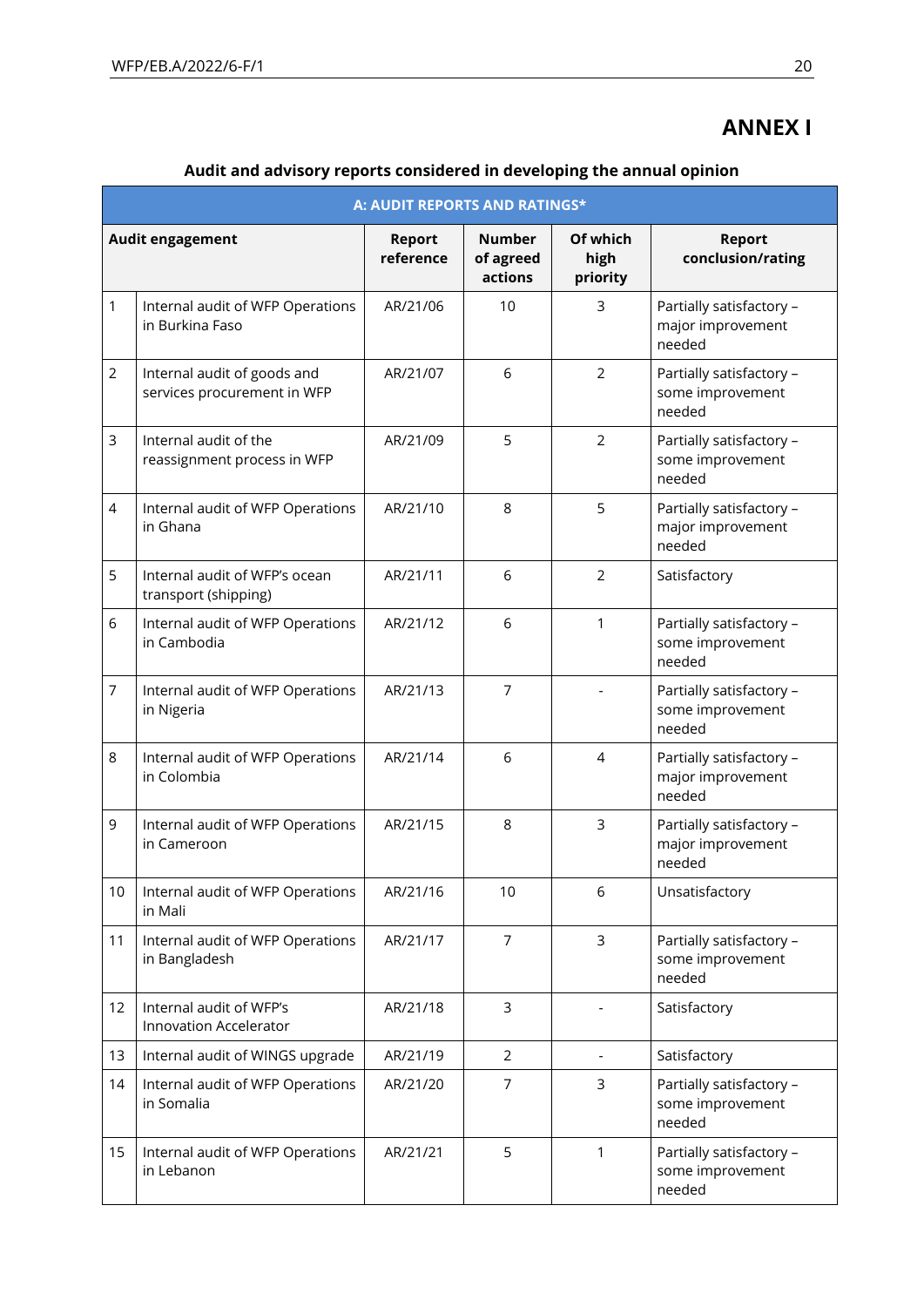|    | A: AUDIT REPORTS AND RATINGS*                      |                            |                                       |                              |                                                         |  |  |  |
|----|----------------------------------------------------|----------------------------|---------------------------------------|------------------------------|---------------------------------------------------------|--|--|--|
|    | Audit engagement                                   | <b>Report</b><br>reference | <b>Number</b><br>of agreed<br>actions | Of which<br>high<br>priority | <b>Report</b><br>conclusion/rating                      |  |  |  |
| 16 | Internal audit of WFP Operations<br>in Zimbabwe    | AR/22/01                   | 6                                     | 1                            | Partially satisfactory -<br>some improvement<br>needed  |  |  |  |
| 17 | Internal audit of WFP Operations<br>in Mozambique  | AR/22/02                   | 10                                    | 4                            | Partially satisfactory -<br>major improvement<br>needed |  |  |  |
| 18 | Internal audit of WFP Operations<br>in Iran        | AR/22/03                   | 6                                     |                              | Satisfactory                                            |  |  |  |
| 19 | Internal audit of WFP Operations<br>in Syria       | AR/22/04                   | 7                                     | 1                            | Partially satisfactory -<br>some improvement<br>needed  |  |  |  |
| 20 | Internal Audit of WFP Operations<br>in Afghanistan | AR/22/05                   | 7                                     |                              | Not rated (scope<br>limitation)                         |  |  |  |
| 21 | Internal Audit of Djibouti<br>Corridor Management  | <b>AR</b>                  |                                       | None (follow up audit)       | Not rated (follow-up)                                   |  |  |  |
| 22 | Internal Audit of WFP Operations<br>in Djibouti    | AR/22/07                   | 6                                     | $\mathfrak{D}$               | Partially satisfactory -<br>some improvement<br>needed  |  |  |  |

\* Reports on assignments started in late 2021 may be issued in 2022. Internal audit reports and their respective issue dates can be found at [https://www.wfp.org/audit-reports.](https://www.wfp.org/audit-reports)

|                | <b>B: ADVISORY ASSURANCE AREAS</b>                                                        |                            |                               |  |  |  |  |  |  |
|----------------|-------------------------------------------------------------------------------------------|----------------------------|-------------------------------|--|--|--|--|--|--|
|                | <b>Report title</b>                                                                       | <b>Report</b><br>reference | Actual/expected<br>issue date |  |  |  |  |  |  |
|                | Advisory report on WFP's Integrity and Ethics Maturity<br>Assessment                      | AA/21/02                   | June 2021                     |  |  |  |  |  |  |
| 2              | Advisory report on ERM's maturity assessment                                              | AA/22/01                   | April 2022                    |  |  |  |  |  |  |
| 3              | Advisory report on WFP's blockchain risk assessment                                       | AA/22/02                   | April 2022                    |  |  |  |  |  |  |
|                | Other ad-hoc advisory work referenced in the opinion                                      |                            |                               |  |  |  |  |  |  |
| $\overline{4}$ | Headquarters due diligence of Save The Children (support<br>to the NGO Partnerships Unit) | N/A                        | <b>March 2021</b>             |  |  |  |  |  |  |
| 5              | Consolidated insights on country office monitoring                                        |                            | September 2021                |  |  |  |  |  |  |
| 6              | Consolidated insights on Supply Chain                                                     |                            | April 2022                    |  |  |  |  |  |  |

| C: PROACTIVE INTEGRITY REVIEW REPORTS                   |                     |                               |
|---------------------------------------------------------|---------------------|-------------------------------|
| <b>Report title</b>                                     | Report<br>reference | Actual/expected<br>issue date |
| Proactive integrity review of food commodity management | PIR/22/01           | January 2022                  |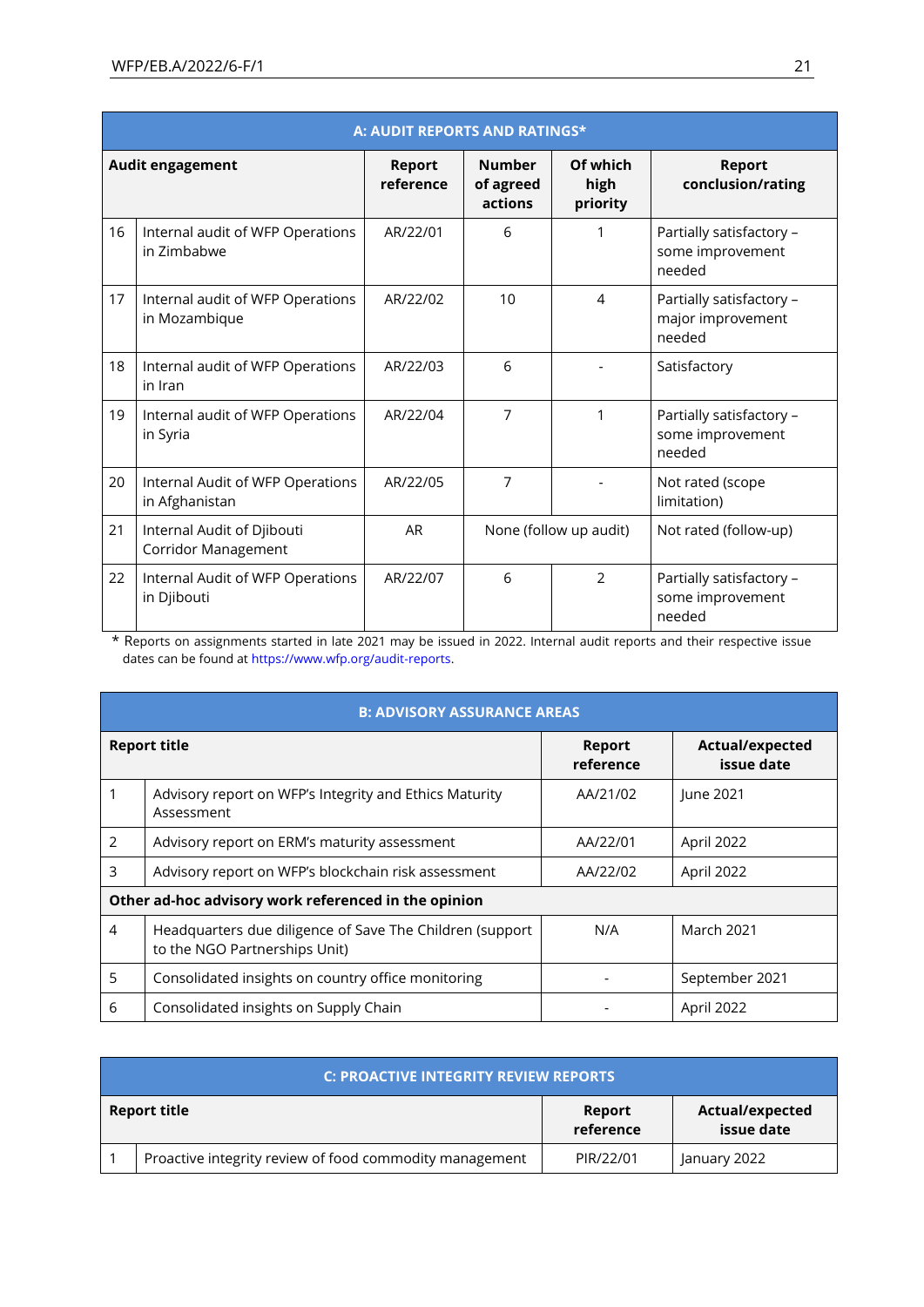|                     | <b>D: SPECIAL PURPOSE REVIEWS</b>                  |                                               |                     |
|---------------------|----------------------------------------------------|-----------------------------------------------|---------------------|
| <b>Report title</b> |                                                    | Coverage                                      | Opinion             |
|                     | Adaptation Fund project - Egypt                    | USD 7 million<br>April 2013-December 2020     | Unqualified opinion |
| $\mathcal{P}$       | Adaptation Fund project - Ecuador                  | USD 7.2 million<br>May 2012-October 2018      | Unqualified opinion |
| 3                   | Adaptation Fund project - El Salvador/<br>Honduras | USD 20 000<br>February 2019-December 2020     | Qualified USD 7 000 |
| $\overline{4}$      | Adaptation Fund project - Sri Lanka                | USD 9 million<br>December 2013-September 2020 | Unqualified opinion |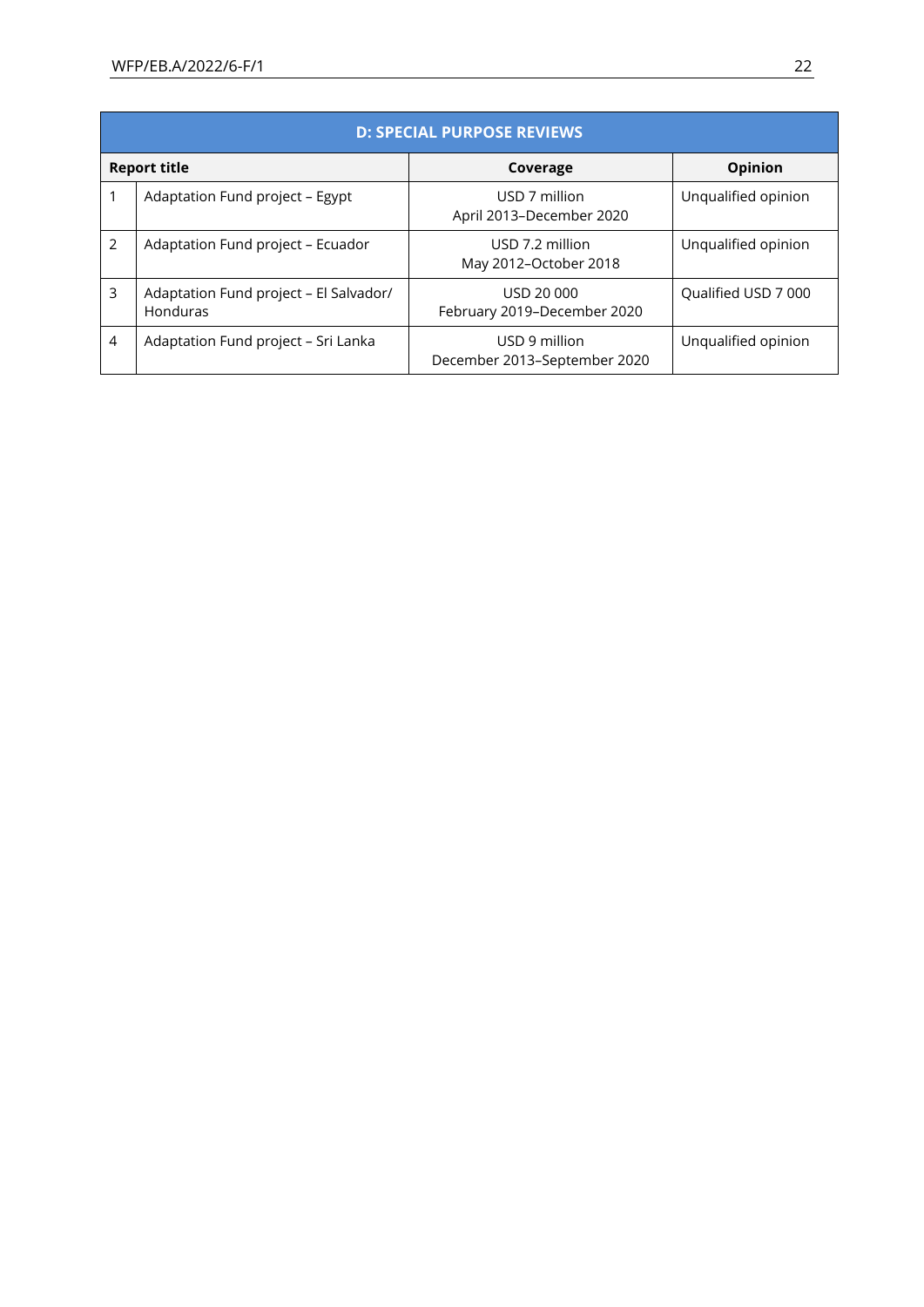# **ANNEX II**

### **Closed recommendations with risks accepted by management**

One recommendation was closed with management accepting the residual risk associated with not implementing OIGA's recommendation.

| <b>Internal audit</b><br>report                                                   | <b>Recommendation</b>                                                                                                                                                                                                                                                                                                                                                                                                                                                                                                                                                                                                                                                                                                                                                                                                                                                                                                                                                                            | <b>Remaining risk</b>                                                                                                                                                                                                                                                                                                                                                                                                                                                                                                                                                                                                                                                                                                                                                                                                                                                                                                                                                                                                                                               |
|-----------------------------------------------------------------------------------|--------------------------------------------------------------------------------------------------------------------------------------------------------------------------------------------------------------------------------------------------------------------------------------------------------------------------------------------------------------------------------------------------------------------------------------------------------------------------------------------------------------------------------------------------------------------------------------------------------------------------------------------------------------------------------------------------------------------------------------------------------------------------------------------------------------------------------------------------------------------------------------------------------------------------------------------------------------------------------------------------|---------------------------------------------------------------------------------------------------------------------------------------------------------------------------------------------------------------------------------------------------------------------------------------------------------------------------------------------------------------------------------------------------------------------------------------------------------------------------------------------------------------------------------------------------------------------------------------------------------------------------------------------------------------------------------------------------------------------------------------------------------------------------------------------------------------------------------------------------------------------------------------------------------------------------------------------------------------------------------------------------------------------------------------------------------------------|
| <b>WFP Operations</b><br>in Yemen<br>AR/20/03<br>Observation 4<br><b>Action 1</b> | Cooperating partner management<br>(medium priority):<br>The country office had an average monthly<br>commitment of USD 6 million for payments<br>to cooperating partners, which were to be<br>made based on the clearance of<br>cooperating partner distribution reports.<br>At the time of the audit fieldwork,<br>approximately 50 percent of cooperating<br>partners had outstanding cooperating<br>partners distribution reports dating from<br>January 2019, implying significant delays in<br>processing payments.<br>The country office was considering<br>changing requirements for cooperating<br>partner payments, requiring cooperating<br>partners to self-certify expenditure and<br>issue invoices based on the self-<br>declaration, which the audit felt raised<br>other significant risks.<br><b>Agreed action: The NGO Partnerships</b><br>Unit will, in coordination with the<br>country office, review country office<br>initiatives to streamline the reporting<br>process. | This was addressed to the NGO<br>Partnerships Unit with the expectation that<br>corporate initiatives aiming at further<br>oversight over cooperating partners (as set<br>forth in OIGA's advisory on the<br>management of NGOs and agreed with the<br>Unit) would help inform and strengthen<br>the Yemen country office approach in line<br>with headquarters-set minimum standards<br>and diligence.<br>The Yemen country office streamlined its<br>process to expedite payments to<br>cooperating partners since the issuance of<br>the 2020 audit report, including the<br>development and circulation of a standard<br>operating procedure on this topic. The<br>NGO Partnerships Unit did contact the<br>country office to offer consultation and<br>support in this area should this be needed.<br>The country office has not considered this<br>to be necessary.<br>As a result, there has been no confirmation<br>of compliance and alignment with<br>minimum standards and diligence on<br>cooperating partners, as well as<br>reasonable risk exposure. |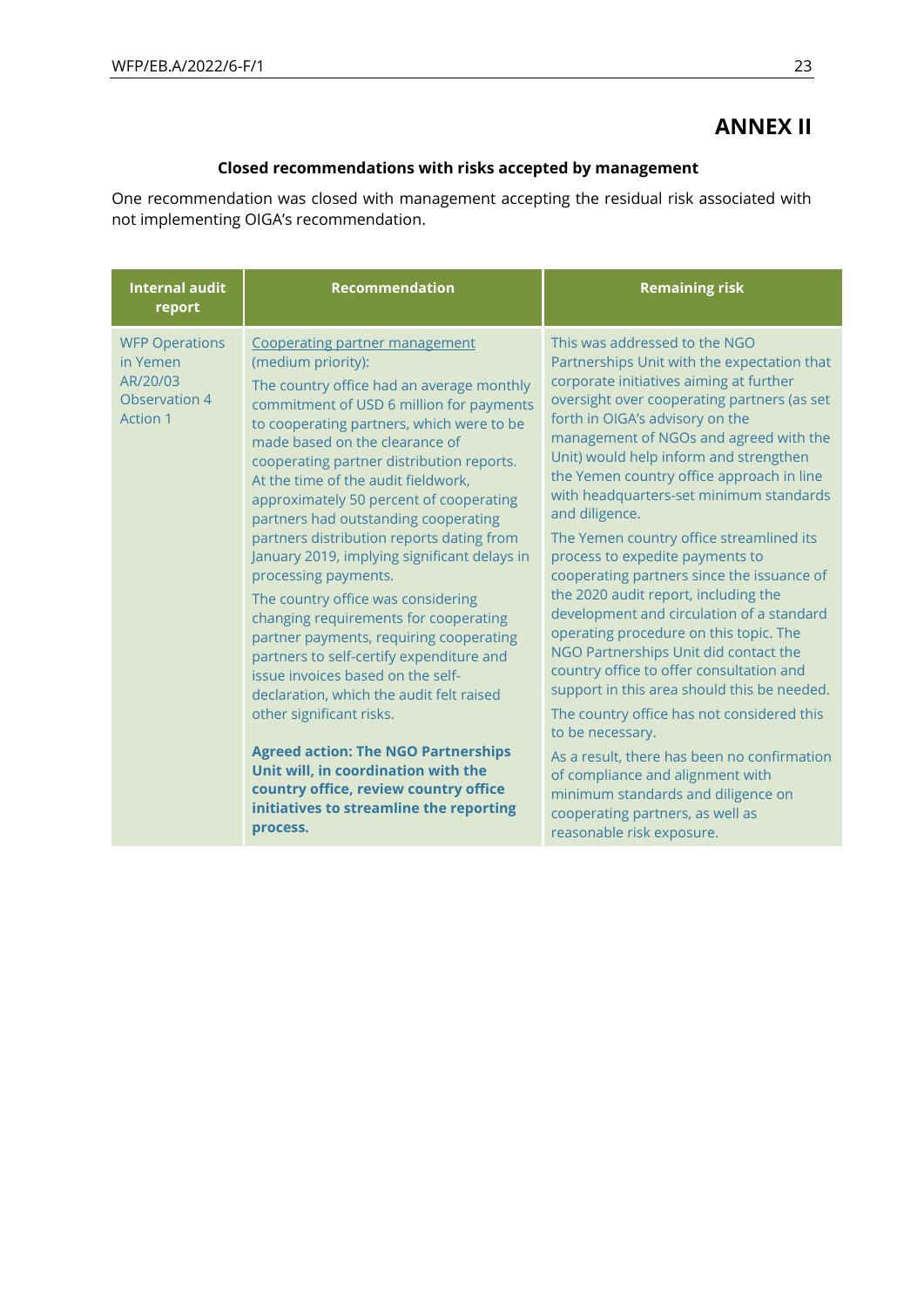# **ANNEX III**

| <b>Report reference</b>                         |          | <b>Allegation</b>                                                       | <b>Subject</b>                  | <b>Issued</b>  |
|-------------------------------------------------|----------|-------------------------------------------------------------------------|---------------------------------|----------------|
| <b>Regional Bureau for Asia and the Pacific</b> |          |                                                                         |                                 |                |
| 1                                               | 2019-486 | Embezzlement of project funds                                           | Cooperating<br>partner employee | January 2021   |
| 2                                               | 2021-064 | <b>SEA</b>                                                              | Cooperating<br>partner employee | June 2021      |
| 3                                               | 2020-582 | Theft of food items                                                     | Cooperating<br>partner employee | June 2021      |
| 4                                               | 2021-055 | <b>SEA</b>                                                              | Cooperating<br>partner employee | June 2021      |
| 5                                               | 2020-554 | Retaliation                                                             | WFP employee                    | October 2021   |
| 6                                               | 2021-709 | Failure to comply with obligations                                      | External party                  | December 2021  |
| $\overline{7}$                                  | 2021-284 | Theft of funds                                                          | External party                  | December 2021  |
|                                                 |          | Regional Bureau for the Middle East, Northern Africa and Eastern Europe |                                 |                |
| 8                                               | 2020-569 | <b>SEA</b>                                                              | Cooperating<br>partner employee | February 2021  |
| 9                                               | 2020-602 | Assault/threat                                                          | Cooperating<br>partner employee | June 2021      |
| 10                                              | 2021-063 | Assault/threat                                                          | Cooperating<br>partner employee | June 2021      |
| 11                                              | 2021-010 | Fraudulent practice                                                     | Cooperating<br>partner employee | October 2021   |
|                                                 |          | <b>Regional Bureau for Western Africa</b>                               |                                 |                |
| 12                                              | 2020-455 | Theft of food items                                                     | Cooperating<br>partner employee | January 2021   |
| 13                                              | 2019-500 | Fraudulent practice                                                     | Cooperating<br>partner employee | April 2021     |
| 14                                              | 2019-264 | Embezzlement of funds                                                   | Cooperating<br>partner employee | September 2021 |
| 15                                              | 2019-523 | Fraudulent practice                                                     | WFP employee                    | December 2021  |

## **Investigation reports – substantiated allegations**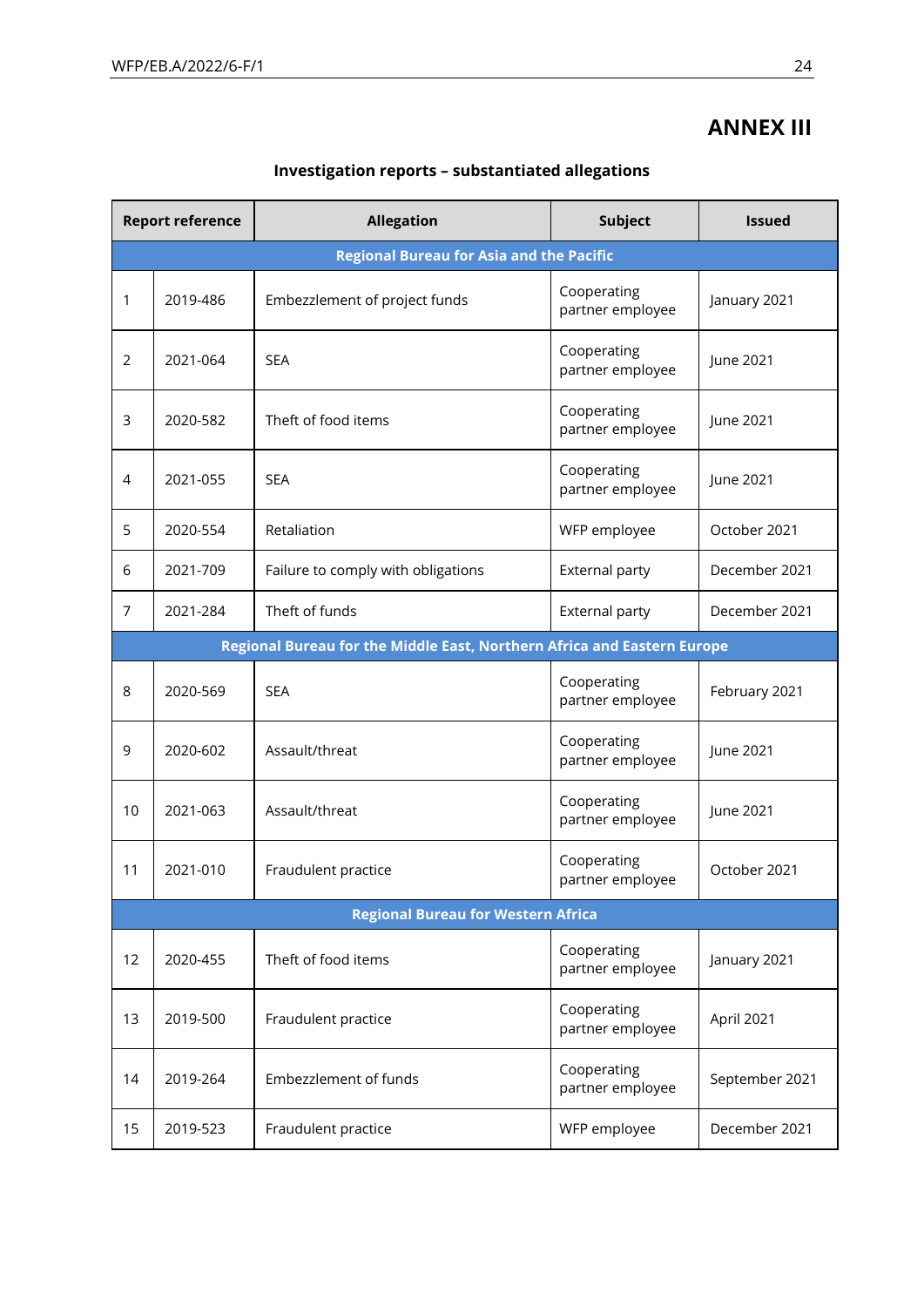| <b>Report reference</b> |                                            | <b>Allegation</b>                                                           | <b>Subject</b>                  | <b>Issued</b>     |
|-------------------------|--------------------------------------------|-----------------------------------------------------------------------------|---------------------------------|-------------------|
|                         | <b>Regional Bureau for Southern Africa</b> |                                                                             |                                 |                   |
| 16                      | 2018-335C                                  | Misrepresentation and procurement<br>fraud                                  | <b>WFP Vendor</b>               | April 2021        |
| 17                      | 2019-171                                   | Failure to comply with obligations                                          | WFP employee                    | April 2021        |
| 18                      | 2021-005                                   | <b>SEA</b>                                                                  | Cooperating<br>partner employee | June 2021         |
| 19                      | 2021-295                                   | <b>SEA</b>                                                                  | Cooperating<br>partner employee | <b>July 2021</b>  |
| 20                      | 2021-653                                   | Food diversion                                                              | Cooperating<br>partner employee | December 2021     |
|                         |                                            | <b>Regional Bureau for Eastern Africa</b>                                   |                                 |                   |
| 21                      | 2019-382A                                  | Theft of non-food Items,<br>misrepresentation, collusion and<br>obstruction | WFP employee                    | January 2021      |
| 22                      | 2019-382B                                  | Theft of non-food Items,<br>misrepresentation, collusion and<br>obstruction | WFP employee                    | January 2021      |
| 23                      | 2020-146                                   | Theft of food items                                                         | Cooperating<br>partner employee | February 2021     |
| 24                      | 2020-553                                   | Fraudulent practice                                                         | Cooperating<br>partner employee | <b>March 2021</b> |
| 25                      | 2020-501                                   | Theft of food items                                                         | Cooperating<br>partner employee | April 2021        |
| 26                      | 2021-135                                   | <b>SEA</b>                                                                  | Cooperating<br>partner employee | April 2021        |
| 27                      | 2019-354                                   | Theft of non-food items                                                     | Cooperating<br>partner employee | April 2021        |
| 28                      | 2020-314                                   | Theft of non-food items                                                     | Cooperating<br>partner employee | April 2021        |
| 29                      | 2020-300                                   | <b>SEA</b>                                                                  | Cooperating<br>partner employee | April 2021        |
| 30                      | 2020-449                                   | Food diversion                                                              | Cooperating<br>partner employee | June 2021         |
| 31                      | 2021-336                                   | <b>SEA</b>                                                                  | Cooperating<br>partner employee | June 2021         |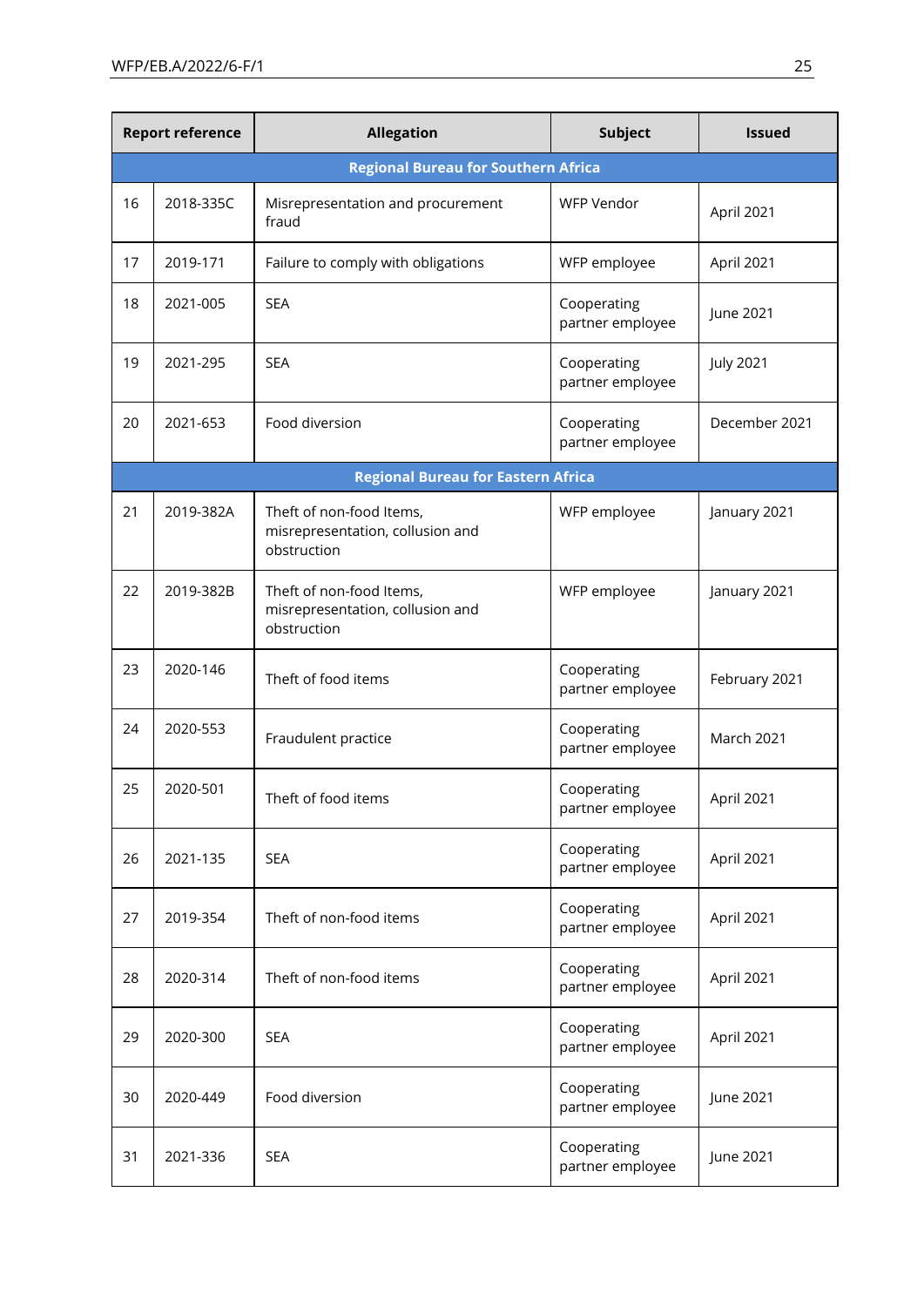| <b>Report reference</b> |           | <b>Allegation</b>    | <b>Subject</b>                  | <b>Issued</b>    |
|-------------------------|-----------|----------------------|---------------------------------|------------------|
| 32                      | 2021-037  | <b>SEA</b>           | Cooperating<br>partner employee | <b>July 2021</b> |
| 33                      | 2020-593  | <b>SEA</b>           | Cooperating<br>partner employee | <b>July 2021</b> |
| 34                      | 2021-085  | Fraudulent practice  | Cooperating<br>partner employee | August 2021      |
| 35                      | 2020-203  | Food diversion       | Cooperating<br>partner employee | August 2021      |
| 36                      | 2020-103  | Fraudulent practice  | Cooperating<br>partner employee | August 2021      |
| 37                      | 2019-285A | Theft of food items  | Cooperating<br>partner employee | August 2021      |
| 38                      | 2020-079  | <b>SEA</b>           | Cooperating<br>partner employee | August 2021      |
| 39                      | 2020-179  | <b>SEA</b>           | Cooperating<br>partner employee | August 2021      |
| 40                      | 2021-564  | <b>SEA</b>           | Cooperating<br>partner employee | October 2021     |
| 41                      | 2021-531  | Fraudulent practice  | Cooperating<br>partner employee | November 2021    |
| 42                      | 2020-538  | Assault/Threat       | Cooperating<br>partner employee | November 2021    |
| 43                      | 2021-086  | Corruptive practices | Cooperating<br>partner employee | November 2021    |
| 44                      | 2021-438  | <b>SEA</b>           | Cooperating<br>partner employee | December 2021    |
| 45                      | 2020-204  | Food diversion       | Cooperating<br>partner employee | December 2021    |
| 46                      | 2020-432  | Theft of food items  | Cooperating<br>partner employee | December 2021    |
| 47                      | z2020-430 | Food diversion       | Cooperating<br>partner employee | December 2021    |
| 48                      | 2020-435  | Food diversion       | Cooperating<br>partner employee | December 2021    |
| 49                      | 2021-069  | Fraudulent practice  | Cooperating<br>partner employee | December 2021    |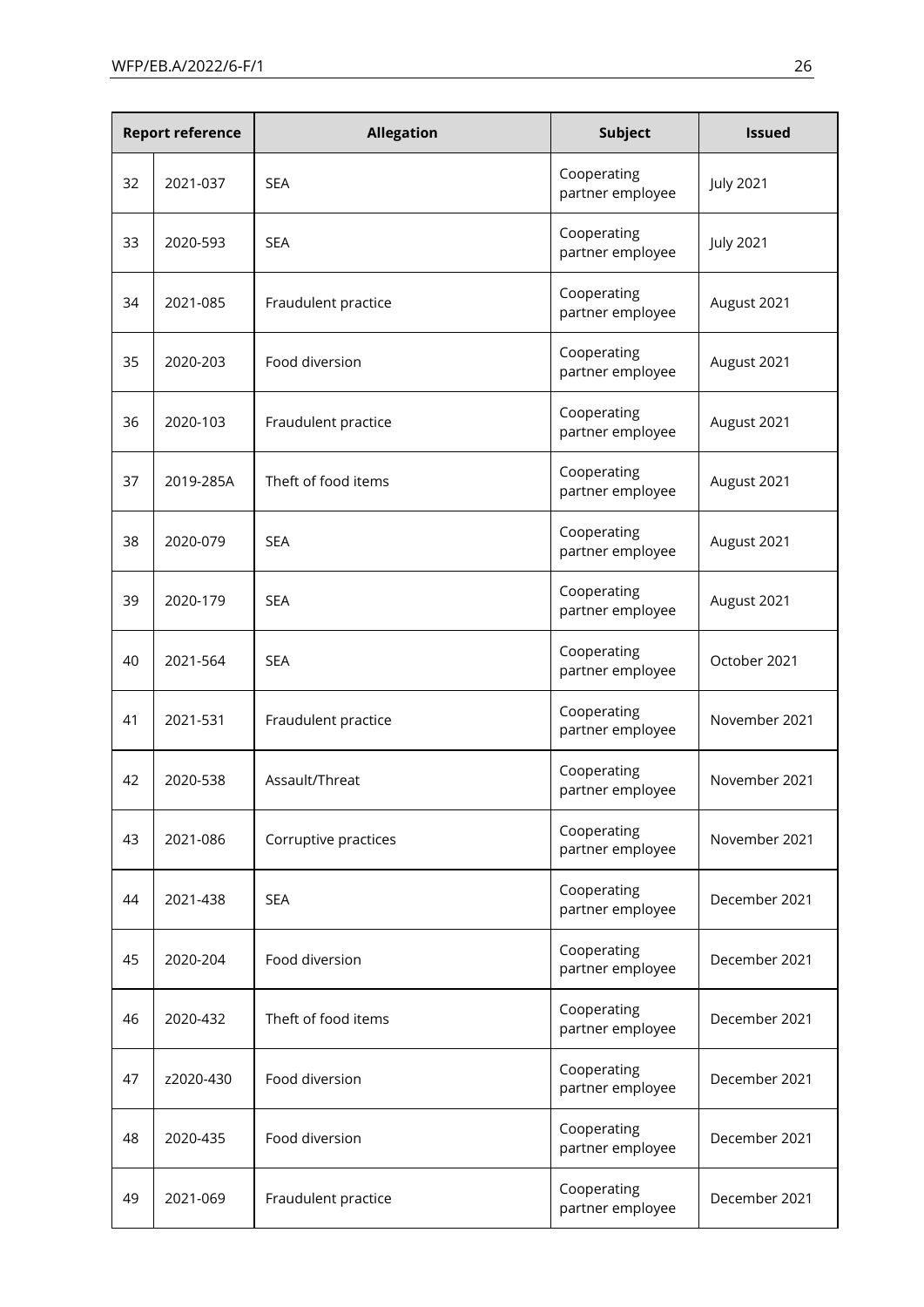| <b>Report reference</b>                                    |          | <b>Allegation</b>                   | Subject                         | <b>Issued</b>     |
|------------------------------------------------------------|----------|-------------------------------------|---------------------------------|-------------------|
| 50                                                         | 2020-505 | Theft of food items                 | Cooperating<br>partner employee | December 2021     |
| 51                                                         | 2020-506 | Theft of food items                 | Cooperating<br>partner employee | December 2021     |
| 52                                                         | 2020-507 | Theft of food items                 | Cooperating<br>partner employee | December 2021     |
| <b>Regional Bureau for Latin America and the Caribbean</b> |          |                                     |                                 |                   |
| 53                                                         | 2021-038 | <b>SEA</b>                          | Cooperating<br>partner employee | February 2021     |
| 54                                                         | 2021-102 | Fraudulent and corruptive practices | Cooperating<br>partner employee | <b>March 2021</b> |